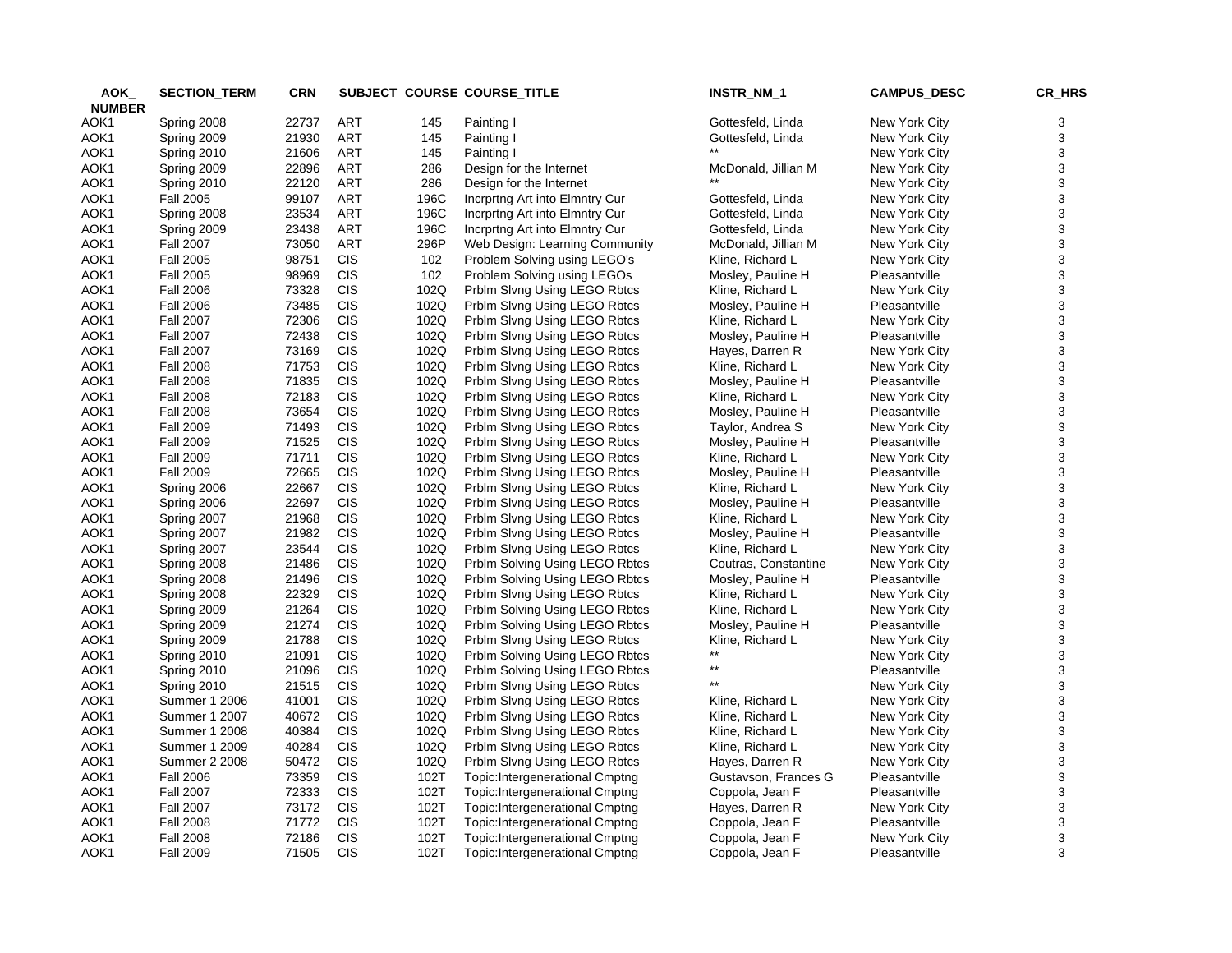| AOK           | <b>SECTION_TERM</b> | <b>CRN</b> |            |      | SUBJECT COURSE COURSE_TITLE           | INSTR_NM_1           | <b>CAMPUS_DESC</b>    | CR_HRS |
|---------------|---------------------|------------|------------|------|---------------------------------------|----------------------|-----------------------|--------|
| <b>NUMBER</b> |                     |            |            |      |                                       |                      |                       |        |
| AOK1          | <b>Fall 2009</b>    | 71714      | <b>CIS</b> | 102T | <b>Topic:Intergenerational Cmptng</b> | Coppola, Jean F      | New York City         | 3      |
| AOK1          | Spring 2006         | 23042      | <b>CIS</b> | 102T | Topic: Intergenerational Cmptng       | Gustavson, Frances G | Pleasantville         | 3      |
| AOK1          | Spring 2007         | 22282      | <b>CIS</b> | 102T | Topic: Intergenerational Cmptng       | Coppola, Jean F      | Pleasantville         | 3      |
| AOK1          | Spring 2007         | 23352      | <b>CIS</b> | 102T | Topic: Intergenerational Cmptng       | Hayes, Darren R      | New York City         | 3      |
| AOK1          | Spring 2008         | 21703      | <b>CIS</b> | 102T | Topic: Intergenerational Cmptng       | Coppola, Jean F      | Pleasantville         | 3      |
| AOK1          | Spring 2008         | 22184      | <b>CIS</b> | 102T | Topic: Intergenerational Cmptng       | Khan-Nomee, Julia M  | New York City         | 3      |
| AOK1          | Spring 2009         | 21430      | <b>CIS</b> | 102T | Topic: Intergenerational Cmptng       | Coppola, Jean F      | Pleasantville         | 3      |
| AOK1          | Spring 2010         | 21226      | <b>CIS</b> | 102T | Topic: Intergenerational Cmptng       |                      | Pleasantville         | 3      |
| AOK1          | <b>FALL 2003</b>    | 58588      | <b>CIS</b> | 102W | WEB DSGN FOR NON-PROFIT ORG           | LAWLER, JAMES        | <b>NEW YORK CITY</b>  | 3      |
| AOK1          | <b>FALL 2003</b>    | 59264      | <b>CIS</b> | 102W | WEB DSGN FOR NON-PROFIT ORG           | RUSSAKOFF, SYLVIA    | PLEASANTVILLE/BRIARCL | 3      |
| AOK1          | <b>FALL 2004</b>    | 47234      | <b>CIS</b> | 102W | WEB DSGN FOR NON-PROFIT ORG           | TAYLOR, ANDREA S     | <b>NEW YORK CITY</b>  | 3      |
| AOK1          | <b>FALL 2004</b>    | 52958      | <b>CIS</b> | 102W | WEB DSGN FOR NON-PROFIT ORG           | MOSLEY, PAULINE      | PLEASANTVILLE/BRIARCL | 3      |
| AOK1          | <b>Fall 2005</b>    | 90590      | <b>CIS</b> | 102W | Web Dsgn for Non-Profit Org           | Khan-Nomee, Julia M  | New York City         | 3      |
| AOK1          | <b>Fall 2005</b>    | 94346      | <b>CIS</b> | 102W | Web Dsgn for Non-profit Org           | Mosley, Pauline H    | Pleasantville         | 3      |
| AOK1          | <b>Fall 2005</b>    | 94828      | <b>CIS</b> | 102W | Web Dsgn for Non-Profit Org           | Taylor, Andrea S     | New York City         | 3      |
| AOK1          | <b>Fall 2005</b>    | 97418      | <b>CIS</b> | 102W | Web Dsgn for Non-profit Org           | Mosley, Pauline H    | Pleasantville         | 3      |
| AOK1          | <b>Fall 2005</b>    | 98748      | <b>CIS</b> | 102W | Web Dsgn for Non-Profit Org           | Taylor, Andrea S     | New York City         | 3      |
| AOK1          | <b>Fall 2006</b>    | 71548      | <b>CIS</b> | 102W | Web Dsgn for Non-Profit Org           | Hayes, Darren R      | New York City         | 3      |
| AOK1          | <b>Fall 2006</b>    | 71770      | <b>CIS</b> | 102W | Web Dsgn for Non-profit Org           | Mosley, Pauline H    | Pleasantville         | 3      |
| AOK1          | <b>Fall 2006</b>    | 71790      | <b>CIS</b> | 102W | Web Dsgn for Non-Profit Org           | Khan-Nomee, Julia M  | New York City         | 3      |
| AOK1          | <b>Fall 2006</b>    | 71910      | <b>CIS</b> | 102W | Web Dsgn for Non-profit Org           | Mosley, Pauline H    | Pleasantville         | 3      |
| AOK1          | <b>Fall 2006</b>    | 72035      | <b>CIS</b> | 102W | Web Dsgn for Non-Profit Org           | Taylor, Andrea S     | New York City         | 3      |
| AOK1          | <b>Fall 2007</b>    | 71282      | <b>CIS</b> | 102W | Web Dsgn for Non-Profit Org           | Trexler, Jeffrey     | New York City         | 3      |
| AOK1          | <b>Fall 2007</b>    | 71440      | <b>CIS</b> | 102W | Web Dsgn for Non-profit Org           | Mosley, Pauline H    | Pleasantville         | 3      |
| AOK1          | <b>Fall 2007</b>    | 71457      | <b>CIS</b> | 102W | Web Dsgn for Non-Profit Org           | Gotel, Orlena C      | New York City         | 3      |
| AOK1          | <b>Fall 2007</b>    | 71541      | <b>CIS</b> | 102W | Web Dsgn for Non-profit Org           | Mosley, Pauline H    | Pleasantville         | 3      |
| AOK1          | <b>Fall 2007</b>    | 71607      | <b>CIS</b> | 102W | Web Dsgn for Non-Profit Org           | Lawler, James        | New York City         | 3      |
| AOK1          | <b>Fall 2007</b>    | 73170      | <b>CIS</b> | 102W | Web Dsgn for Non-Profit Org           | Taylor, Andrea S     | New York City         | 3      |
| AOK1          | <b>Fall 2007</b>    | 73695      | <b>CIS</b> | 102W | Web Dsgn for Non-Profit Org           | Anderson, Dennis     | New York City         | 3      |
| AOK1          | <b>Fall 2008</b>    | 71045      | <b>CIS</b> | 102W | Web Dsgn for Non-Profit Org           | Thomas, Jennifer D   | New York City         | 3      |
| AOK1          | <b>Fall 2008</b>    | 71175      | <b>CIS</b> | 102W | Web Dsgn for Non-profit Org           | Mosley, Pauline H    | Pleasantville         | 3      |
| AOK1          | <b>Fall 2008</b>    | 71190      | <b>CIS</b> | 102W | Web Dsgn for Non-Profit Org           | Taylor, Andrea S     | New York City         | 3      |
| AOK1          | <b>Fall 2008</b>    | 71254      | <b>CIS</b> | 102W | Web Dsgn for Non-profit Org           | Mosley, Pauline H    | Pleasantville         | 3      |
| AOK1          | <b>Fall 2008</b>    | 71310      | <b>CIS</b> | 102W | Web Dsgn for Non-Profit Org           | Lawler, James        | New York City         | 3      |
| AOK1          | <b>Fall 2008</b>    | 72184      | <b>CIS</b> | 102W | Web Dsgn for Non-Profit Org           | Anderson, Dennis     | New York City         | 3      |
| AOK1          | <b>Fall 2008</b>    | 72552      | <b>CIS</b> | 102W | Web Dsgn for Non-Profit Org           | Thomas, Jennifer D   | New York City         | 3      |
| AOK1          | <b>Fall 2009</b>    | 70955      | <b>CIS</b> | 102W | Web Dsgn for Non-Profit Org           | Thomas, Jennifer D   | New York City         | 3      |
| AOK1          | <b>Fall 2009</b>    | 71071      | <b>CIS</b> | 102W | Web Dsgn for Non-profit Org           | Penchina, Cynthia    | Pleasantville         | 3      |
| AOK1          | <b>Fall 2009</b>    | 71086      | <b>CIS</b> | 102W | Web Dsgn for Non-Profit Org           | Taylor, Andrea S     | New York City         | 3      |
| AOK1          | <b>Fall 2009</b>    | 71142      | <b>CIS</b> | 102W | Web Dsgn for Non-profit Org           | Mosley, Pauline H    | Pleasantville         | 3      |
|               | <b>Fall 2009</b>    | 71191      | <b>CIS</b> | 102W |                                       |                      | New York City         | 3      |
| AOK1<br>AOK1  | <b>Fall 2009</b>    | 71712      | <b>CIS</b> | 102W | Web Dsgn for Non-Profit Org           | Lawler, James        | New York City         | 3      |
|               |                     |            | <b>CIS</b> | 102W | Web Dsgn for Non-Profit Org           | Khan-Nomee, Julia M  |                       | 3      |
| AOK1          | <b>Fall 2009</b>    | 71926      | <b>CIS</b> |      | Web Dsgn for Non-Profit Org           | Anderson, Dennis     | New York City         | 3      |
| AOK1          | SPRING 2004         | 54537      |            | 102W | WEB DSGN FOR NON-PROFIT ORG           | MOSLEY, PAULINE      | PLEASANTVILLE/BRIARCL |        |
| AOK1          | SPRING 2004         | 57440      | <b>CIS</b> | 102W | WEB DSGN FOR NON-PROFIT ORG           | LAWLER, JAMES        | <b>NEW YORK CITY</b>  | 3      |
| AOK1          | <b>SPRING 2005</b>  | 45553      | <b>CIS</b> | 102W | WEB DSGN FOR NON-PROFIT ORG           | MOSLEY, PAULINE      | PLEASANTVILLE/BRIARCL | 3      |
| AOK1          | <b>SPRING 2005</b>  | 47801      | <b>CIS</b> | 102W | WEB DSGN FOR NON-PROFIT ORG           | LAWLER, JAMES        | <b>NEW YORK CITY</b>  | 3      |
| AOK1          | <b>SPRING 2005</b>  | 51457      | <b>CIS</b> | 102W | WEB DSGN FOR NON-PROFIT ORG           | MOSLEY, PAULINE      | PLEASANTVILLE/BRIARCL | 3      |
| AOK1          | SPRING 2005         | 51731      | <b>CIS</b> | 102W | WEB DSGN FOR NON-PROFIT ORG           | TAYLOR, ANDREA S     | <b>NEW YORK CITY</b>  | 3      |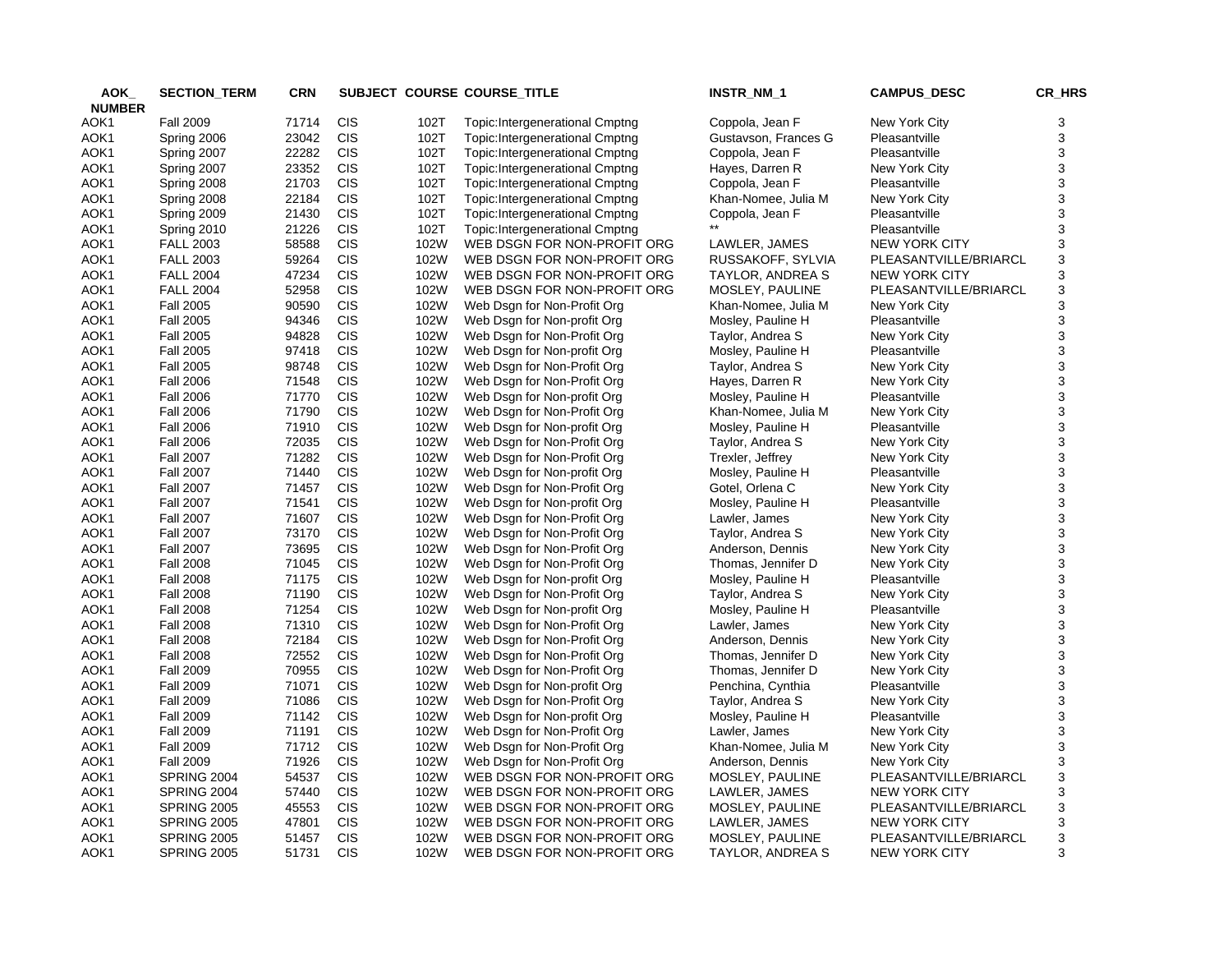| AOK_          | <b>SECTION_TERM</b>  | <b>CRN</b> |            |      | SUBJECT COURSE COURSE_TITLE                                  | INSTR_NM_1          | <b>CAMPUS_DESC</b> | CR_HRS |
|---------------|----------------------|------------|------------|------|--------------------------------------------------------------|---------------------|--------------------|--------|
| <b>NUMBER</b> |                      |            |            |      |                                                              |                     |                    |        |
| AOK1          | Spring 2006          | 20565      | <b>CIS</b> | 102W | Web Dsgn for Non-Profit Org                                  | Mosley, Pauline H   | Pleasantville      | 3      |
| AOK1          | Spring 2006          | 20566      | <b>CIS</b> | 102W | Web Dsgn for Non-Profit Org                                  | Ganis, Matthew      | Pleasantville      | 3      |
| AOK1          | Spring 2006          | 22943      | <b>CIS</b> | 102W | Web Dsgn for Non-Profit Org                                  | Hayes, Darren R     | New York City      | 3      |
| AOK1          | Spring 2006          | 22944      | <b>CIS</b> | 102W | Web Dsgn for Non-Profit Org                                  | Khan-Nomee, Julia M | New York City      | 3      |
| AOK1          | Spring 2006          | 22945      | <b>CIS</b> | 102W | Web Dsgn for Non-Profit Org                                  | Taylor, Andrea S    | New York City      | 3      |
| AOK1          | Spring 2007          | 20429      | CIS        | 102W | Web Dsgn for Non-Profit Org                                  | Mosley, Pauline H   | Pleasantville      | 3      |
| AOK1          | Spring 2007          | 20430      | CIS        | 102W | Web Dsgn for Non-Profit Org                                  | Penchina, Cynthia   | Pleasantville      | 3      |
| AOK1          | Spring 2007          | 22197      | CIS        | 102W | Web Dsgn for Non-Profit Org                                  | Hayes, Darren R     | New York City      | 3      |
| AOK1          | Spring 2007          | 22198      | <b>CIS</b> | 102W | Web Dsgn for Non-Profit Org                                  | Khan-Nomee, Julia M | New York City      | 3      |
| AOK1          | Spring 2007          | 22199      | <b>CIS</b> | 102W | Web Dsgn for Non-Profit Org                                  | Taylor, Andrea S    | New York City      | 3      |
| AOK1          | Spring 2007          | 23250      | <b>CIS</b> | 102W | Web Dsgn for Non-Profit Org                                  | Mosley, Pauline H   | Pleasantville      | 3      |
| AOK1          | Spring 2008          | 20354      | <b>CIS</b> | 102W | Web Dsgn for Non-Profit Org                                  | Mosley, Pauline H   | Pleasantville      | 3      |
| AOK1          | Spring 2008          | 20355      | <b>CIS</b> | 102W | Web Dsgn for Non-Profit Org                                  | Penchina, Cynthia   | Pleasantville      | 3      |
| AOK1          | Spring 2008          | 21659      | CIS        | 102W | Web Dsgn for Non-Profit Org                                  | Taylor, Andrea S    | New York City      | 3      |
| AOK1          | Spring 2008          | 21661      | <b>CIS</b> | 102W | Web Dsgn for Non-Profit Org                                  | Thomas, Jennifer D  | New York City      | 3      |
| AOK1          | Spring 2008          | 23146      | CIS        | 102W | Web Dsgn for Non-Profit Org                                  | Taylor, Andrea S    | New York City      | 3      |
| AOK1          | Spring 2008          | 23270      | CIS        | 102W | Web Dsgn for Non-Profit Org                                  | Mosley, Pauline H   | Pleasantville      | 3      |
| AOK1          | Spring 2008          | 23279      | <b>CIS</b> | 102W | Web Dsgn for Non-Profit Org                                  | Anderson, Dennis    | New York City      | 3      |
| AOK1          | Spring 2008          | 23480      | <b>CIS</b> | 102W | Web Dsgn for Non-Profit Org                                  | Lawler, James       | New York City      | 3      |
| AOK1          | Spring 2009          | 20289      | <b>CIS</b> | 102W | Web Dsgn for Non-Profit Org                                  | Mosley, Pauline H   | Pleasantville      | 3      |
| AOK1          | Spring 2009          | 20290      | CIS        | 102W | Web Dsgn for Non-Profit Org                                  | Penchina, Cynthia   | Pleasantville      | 3      |
| AOK1          | Spring 2009          | 21398      | <b>CIS</b> | 102W | Web Dsgn for Non-Profit Org                                  | Taylor, Andrea S    | New York City      | 3      |
| AOK1          | Spring 2009          | 21399      | CIS        | 102W | Web Dsgn for Non-Profit Org                                  | Thomas, Jennifer D  | New York City      | 3      |
| AOK1          | Spring 2009          | 22225      | <b>CIS</b> | 102W | Web Dsgn for Non-Profit Org                                  | Taylor, Andrea S    | New York City      | 3      |
| AOK1          | Spring 2009          | 22313      | CIS        | 102W | Web Dsgn for Non-Profit Org                                  | Hill, Jonathan H    | New York City      | 3      |
| AOK1          | Spring 2009          | 22433      | <b>CIS</b> | 102W | Web Dsgn for Non-Profit Org                                  | Lawler, James       | New York City      | 3      |
| AOK1          | Spring 2010          | 20262      | <b>CIS</b> | 102W | Web Dsgn for Non-Profit Org                                  | $***$               | Pleasantville      | 3      |
| AOK1          | Spring 2010          | 20263      | <b>CIS</b> | 102W | Web Dsgn for Non-Profit Org                                  | $^{\star\star}$     | Pleasantville      | 3      |
| AOK1          | Spring 2010          | 21197      | <b>CIS</b> | 102W | Web Dsgn for Non-Profit Org                                  | $***$               | New York City      | 3      |
| AOK1          | Spring 2010          | 21198      | <b>CIS</b> | 102W | Web Dsgn for Non-Profit Org                                  | **                  | New York City      | 3      |
| AOK1          | Spring 2010          | 21774      | CIS        | 102W | Web Dsgn for Non-Profit Org                                  | **                  | New York City      | 3      |
| AOK1          | Spring 2010          | 21824      | <b>CIS</b> | 102W | Web Dsgn for Non-Profit Org                                  | **                  | New York City      | 3      |
| AOK1          | Spring 2010          | 21885      | <b>CIS</b> | 102W | Web Dsgn for Non-Profit Org                                  | $***$               | New York City      | 3      |
| AOK1          | Summer 1 2005        | 48474      | CIS        | 102W | Web Dsgn for Non-Profit Org                                  | Hill, Jonathan H    | New York City      | 3      |
| AOK1          | Summer 1 2006        | 40671      | <b>CIS</b> | 102W | Web Dsgn for Non-Profit Org                                  | Hill, Jonathan H    | New York City      | 3      |
| AOK1          | Summer 1 2007        | 40430      | <b>CIS</b> | 102W | Web Dsgn for Non-Profit Org                                  | Hill, Jonathan H    | New York City      | 3      |
| AOK1          | Summer 1 2008        | 40298      | <b>CIS</b> | 102W | Web Dsgn for Non-Profit Org                                  | Hill, Jonathan H    | New York City      | 3      |
| AOK1          | Summer 1 2009        | 40230      | CIS        | 102W | Web Dsgn for Non-Profit Org                                  | Hill, Jonathan H    | New York City      | 3      |
| AOK1          | <b>Summer 2 2007</b> | 50493      | <b>CIS</b> | 102W | Web Dsgn for Non-Profit Org                                  | Khan-Nomee, Julia M | New York City      | 3      |
| AOK1          | <b>Summer 2 2008</b> | 50330      | CIS        | 102W | Web Dsgn for Non-Profit Org                                  | Hill, Jonathan H    | Pleasantville      | 3      |
| AOK1          | <b>Fall 2007</b>     | 73171      | CIS        | 102X | IT for Strtgc Comm. Planning                                 | Winkler, Hsui-Lin L | New York City      | 3      |
| AOK1          | <b>Fall 2007</b>     | 73357      | CIS        | 102X | IT for Strtgc Comm. Planning                                 | Winkler, Hsui-Lin L | Pleasantville      | 3      |
| AOK1          | <b>Fall 2008</b>     | 72185      | <b>CIS</b> | 102X | IT for Strtgc Comm. Planning                                 | Hayes, Darren R     | New York City      | 3      |
| AOK1          | <b>Fall 2008</b>     | 73245      | <b>CIS</b> | 102X |                                                              | Hill, Jonathan H    | Pleasantville      | 3      |
| AOK1          | <b>Fall 2009</b>     | 71713      | <b>CIS</b> | 102X | IT for Strtgc Comm. Planning<br>IT for Strtgc Comm. Planning | Taylor, Andrea S    | New York City      | 3      |
| AOK1          |                      | 22825      | <b>CIS</b> | 102X |                                                              |                     | New York City      | 3      |
|               | Spring 2008          | 23173      | <b>CIS</b> |      | IT for Strtgc Comm. Planning                                 | Hayes, Darren R     | Pleasantville      | 3      |
| AOK1          | Spring 2008          |            | <b>CIS</b> | 102X | IT for Strtgc Comm. Planning                                 | Winkler, Hsui-Lin L |                    |        |
| AOK1          | Spring 2009          | 21996      |            | 102X | IT for Strtgc Comm. Planning                                 | Taylor, Andrea S    | New York City      | 3      |
| AOK1          | Spring 2009          | 22239      | <b>CIS</b> | 102X | IT for Strtgc Comm. Planning                                 | Tuohy, Sylvester L  | Pleasantville      | 3      |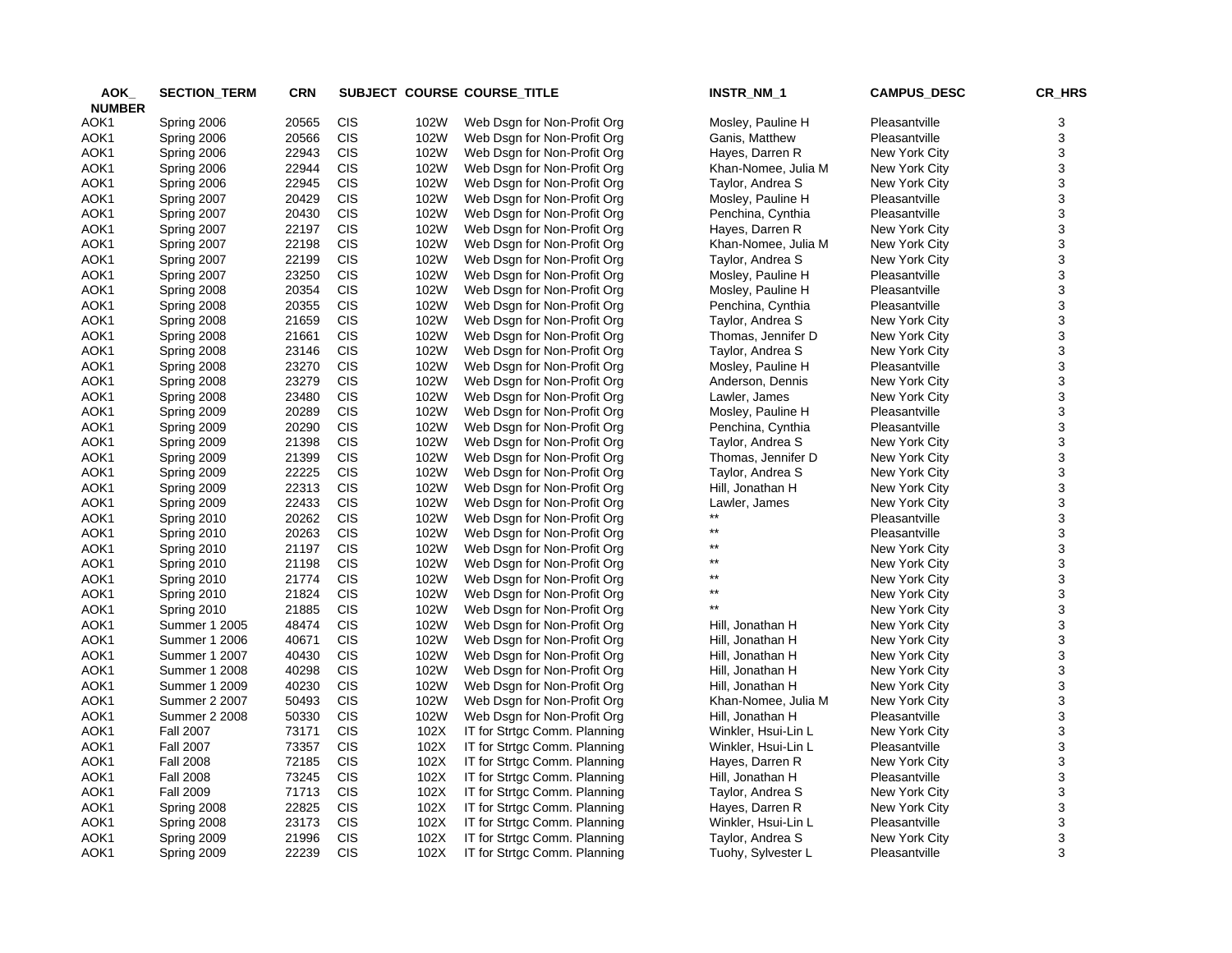| AOK           | <b>SECTION_TERM</b>  | <b>CRN</b> |            |      | SUBJECT COURSE COURSE_TITLE                            | INSTR_NM_1               | <b>CAMPUS_DESC</b>   | CR_HRS |
|---------------|----------------------|------------|------------|------|--------------------------------------------------------|--------------------------|----------------------|--------|
| <b>NUMBER</b> |                      |            |            |      |                                                        |                          |                      |        |
| AOK1          | Spring 2010          | 21637      | <b>CIS</b> | 102X | IT for Strtgc Comm. Planning                           |                          | New York City        | 3      |
| AOK1          | Spring 2010          | 21784      | <b>CIS</b> | 102X | IT for Strtgc Comm. Planning                           |                          | Pleasantville        | 3      |
| AOK1          | Spring 2007          | 23437      | <b>CIS</b> | 396D | Applied Problem Solving                                | Hill, Jonathan H         | New York City        | 3      |
| AOK1          | Spring 2009          | 23507      | COM        | 247  | Women, Communication & the UN                          | Dimitrova, Vanya G       | New York City        | 3      |
| AOK1          | Spring 2010          | 22552      | <b>COM</b> | 247  | Women, Communication & the UN                          |                          | New York City        | 3      |
| AOK1          | <b>Fall 2005</b>     | 99313      | <b>COM</b> | 296  | <b>Student Movements &amp; Dissent</b>                 | Murphy, Mary A           | New York City        | 3      |
| AOK1          | SPRING 2004          | 55982      | <b>COM</b> | 296X | WOMEN, COMMUNICATION & THE U.N                         | STILLMAN, LINDA          | <b>NEW YORK CITY</b> | 3      |
| AOK1          | <b>SPRING 2005</b>   | 46635      | <b>COM</b> | 296X | WOMEN, COMMUNICATION & THE U.N                         | STILLMAN, LINDA          | <b>NEW YORK CITY</b> | 3      |
| AOK1          | Spring 2006          | 20497      | <b>COM</b> | 296X | Women, Communication & the U.N.                        | Stillman, Linda J        | New York City        | 3      |
| AOK1          | Spring 2007          | 20393      | <b>COM</b> | 296X | Women, Communication & the U.N                         | Stillman, Linda J        | New York City        | 3      |
| AOK1          | Spring 2008          | 23235      | <b>COM</b> | 296X | Women, Communication & the U.N.                        | Stillman, Linda J        | New York City        | 3      |
| AOK1          | <b>Fall 2008</b>     | 73067      | <b>COM</b> | 297G | Youth, Media and Democracy                             | Zaslow, Emilie D         | New York City        | 3      |
| AOK1          | <b>FALL 2004</b>     | 46826      | <b>COM</b> | 396A | TOPIC: POLITICAL COMMUNICATION                         | KOLLURI, SATISH          | NEW YORK CITY        | 3      |
| AOK1          | <b>Fall 2005</b>     | 90376      | <b>COM</b> | 396A | <b>Topic: Political Communication</b>                  | Kolluri, Satish K        | New York City        | 3      |
| AOK1          | Spring 2006          | 23248      | <b>COM</b> | 396A | <b>Topic: Political Communication</b>                  | Pulaski Behling, Mich    | Pleasantville        | 3      |
| AOK1          | Spring 2007          | 23083      | <b>CSD</b> | 371  | Audiologic Rehabilitation                              | Berg, Abbey L            | New York City        | 3      |
| AOK1          | Spring 2008          | 21998      | CSD        | 371  | Audiologic Rehabilitation                              | Berg, Abbey L            | New York City        | 3      |
| AOK1          | Spring 2009          | 21609      | <b>CSD</b> | 371  |                                                        |                          | New York City        | 3      |
| AOK1          | Spring 2010          | 21372      | <b>CSD</b> | 371  | Audiologic Rehabilitation<br>Audiologic Rehabilitation | Berg, Abbey L            | New York City        | 3      |
|               |                      | 23102      | ECO        | 296Q |                                                        |                          | Pleasantville        | 3      |
| AOK1          | Spring 2009          |            |            |      | <b>TPC: Quantitative Forecasting</b>                   | Morris, Walter           |                      |        |
| AOK1          | Spring 2010          | 22283      | ECO        | 296Q | <b>TPC: Quantitative Forecasting</b>                   |                          | Pleasantville        | 3      |
| AOK1          | Summer 1 2009        | 40246      | <b>ENG</b> | 201  | Writing in the Disciplines                             | Basile, Tracy            | Pleasantville        | 3      |
| AOK1          | <b>Fall 2006</b>     | 73223      | <b>ENG</b> | 394  | Inthshp: Wrtng for Civic Engmnt                        | Martin, Rebecca E        | Pleasantville        | 3      |
| AOK1          | Spring 2006          | 23579      | <b>ENG</b> | 394  | Intnshp: Wrtng for Civic Engmnt                        | Martin, Rebecca E        | Pleasantville        |        |
| AOK1          | Spring 2008          | 23506      | <b>ENG</b> | 394  | Inthshp: Wrtng for Civic Engmnt                        | Martin, Rebecca E        | Pleasantville        | 6      |
| AOK1          | Spring 2010          | 21894      | <b>ENG</b> | 394  | Intnshp: Wrtng for Civic Engmnt                        |                          | Pleasantville        | 6      |
| AOK1          | <b>Summer 2 2007</b> | 50532      | <b>ENG</b> | 394  | Intnshp: Wrtng for Civic Engmnt                        | Martin, Rebecca E        | Pleasantville        | 3      |
| AOK1          | <b>Fall 2009</b>     | 73267      | ENV        | 105  | Social Respon & World Nature                           | Safit, Ilan              | New York City        | 3      |
| AOK1          | Spring 2009          | 22964      | <b>ENV</b> | 105  | Social Respon & World Nature                           | Chapman, Robert L        | New York City        | 3      |
| AOK1          | Spring 2010          | 22175      | ENV        | 105  | Social Respon & World Nature                           |                          | New York City        | 3      |
| AOK1          | Spring 2006          | 21127      | ENV        | 296A | Geographic IS: Env Application                         | Minnis, Mary M           | Pleasantville        | 3      |
| AOK1          | Spring 2007          | 23275      | ENV        | 296A | Geographic IS: Env Application                         | Nossa, Robert A          | New York City        | 3      |
| AOK1          | <b>Fall 2006</b>     | 73077      | ENV        | 296P | Topic: Animals and Society                             | Basile, Tracy            | Pleasantville        | 3      |
| AOK1          | <b>Fall 2006</b>     | 73849      | ENV        | 296P | <b>Topic: Animals and Society</b>                      | Chapman, Robert L        | New York City        | 3      |
| AOK1          | <b>Fall 2007</b>     | 72097      | <b>ENV</b> | 296P | <b>Topic: Animals and Society</b>                      | Basile, Tracy            | Pleasantville        | 3      |
| AOK1          | Spring 2006          | 22445      | <b>ENV</b> | 296P | <b>Topic: Animals and Society</b>                      | Basile, Tracy            | Pleasantville        | 3      |
| AOK1          | <b>Fall 2006</b>     | 73290      | <b>ENV</b> | 296Q | Tpc: Act Locally - LC                                  | Spillo, Angelo           | Pleasantville        | 3      |
| AOK1          | Spring 2009          | 23050      | <b>ENV</b> | 296Q | TPC Act Locally: Env iss & You                         | Spillo, Angelo           | Pleasantville        | 3      |
| AOK1          | Spring 2010          | 22239      | ENV        | 296Q | TPC Act Locally: Env iss & You                         |                          | Pleasantville        | 3      |
| AOK1          | Spring 2007          | 23314      | <b>ENV</b> | 296R | Tpc: Native Voices                                     | Basile, Tracy            | Pleasantville        | 3      |
| AOK1          | SPRING 2004          | 41125      | HIS        | 243  | SERVICE & STUDY IN LATIN AMER                          | <b>GREENBERG, DANIEL</b> | <b>NEW YORK CITY</b> | 3      |
| AOK1          | Spring 2007          | 23051      | <b>HIS</b> | 243  | Service & Study in Latin Amer                          | Greenberg, Daniel J      | New York City        | 3      |
| AOK1          | Spring 2008          | 21972      | <b>HIS</b> | 243  | Service & Study in Latin Amer                          | Greenberg, Daniel J      | New York City        | 3      |
| AOK1          | Spring 2009          | 21594      | <b>HIS</b> | 243  | Service & Study in Latin Amer                          | Greenberg, Daniel J      | New York City        | 3      |
| AOK1          | Spring 2010          | 21361      | HIS        | 243  | Service & Study in Latin Amer                          | Greenberg, Daniel J      | New York City        | 3      |
| AOK1          | <b>Fall 2005</b>     | 80889      | <b>HIS</b> | 391  | History Internship                                     | Weigold, Marilyn E       | Pleasantville        | 3      |
| AOK1          | <b>Fall 2005</b>     | 99497      | <b>HIS</b> | 391  | History Internship                                     |                          | New York City        | 3      |
| AOK1          | <b>Fall 2006</b>     | 70909      | <b>HIS</b> | 391  | History Internship                                     | $***$                    | Pleasantville        | 3      |
| AOK1          | <b>SPRING 2005</b>   | 53253      | HIS        | 391  | <b>HISTORY INTERNSHIP</b>                              | <b>IACULLO, MARIA</b>    | <b>NEW YORK CITY</b> | 3      |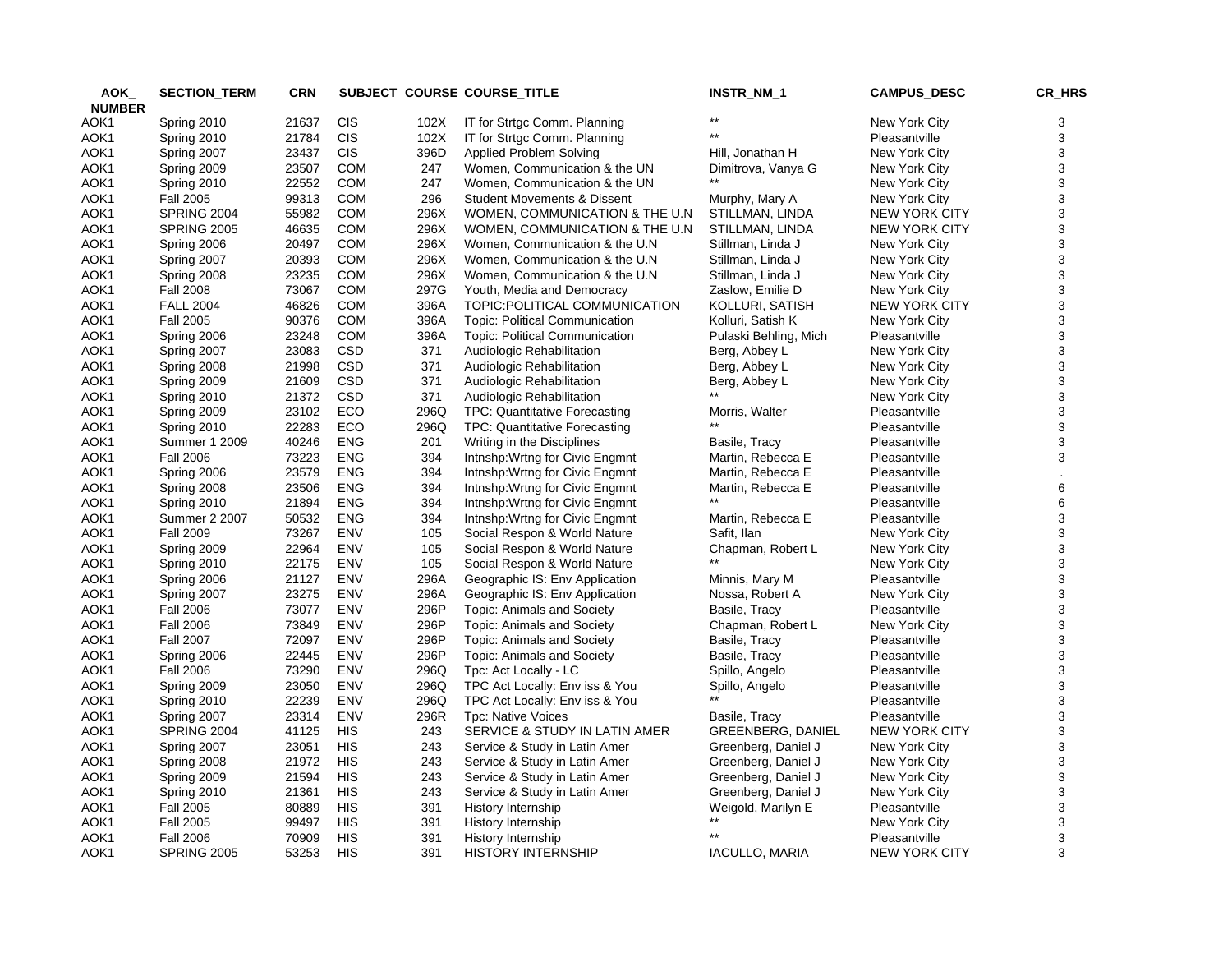| AOK_          | <b>SECTION TERM</b> | <b>CRN</b> |            |      | SUBJECT COURSE COURSE_TITLE     | INSTR_NM_1                | <b>CAMPUS_DESC</b>    | CR_HRS |
|---------------|---------------------|------------|------------|------|---------------------------------|---------------------------|-----------------------|--------|
| <b>NUMBER</b> |                     |            |            |      |                                 |                           |                       |        |
| AOK1          | <b>FALL 2004</b>    | 50410      | HIS        | 113P | INTRO TO PUBLIC HISTORY: 9/11   | IACULLO, MARIA            | <b>NEW YORK CITY</b>  | 3      |
| AOK1          | <b>SPRING 2005</b>  | 53151      | <b>HIS</b> | 113P | INTRO TO PUBLIC HISTORY: 9/11   | <b>IACULLO, MARIA</b>     | <b>NEW YORK CITY</b>  | 3      |
| AOK1          | Spring 2006         | 20793      | <b>HIS</b> | 113P | Intro to Public History: 9/11   | Iacullo-Bird, Maria       | New York City         | 3      |
| AOK1          | <b>Fall 2005</b>    | 98838      | <b>HIS</b> | 196B | Dvlpng Hstrc Hrtge Ctr Mnhtn    | lacullo-Bird, Maria       | New York City         | 3      |
| AOK1          | SPRING 2004         | 54910      | HIS        | 196B | DEVLPG HSTRC HERTGE CTR MNHTN   | IACULLO, MARIA            | <b>NEW YORK CITY</b>  | 3      |
| AOK1          | Spring 2007         | 23047      | <b>HIS</b> | 196B | Dylpng Hstrc Hrtge Ctr Mnhtn    | Iacullo-Bird, Maria       | New York City         | 3      |
| AOK1          | Spring 2008         | 21968      | <b>HIS</b> | 196B | Dvlpng Hstrc Hrtge Ctr Mnhtn    | lacullo-Bird, Maria       | New York City         | 3      |
| AOK1          | Spring 2009         | 21590      | <b>HIS</b> | 196B | Dvlpng Hstrc Hrtge Ctr Mnhtn    | lacullo-Bird, Maria       | New York City         | 3      |
| AOK1          | Spring 2010         | 21357      | <b>HIS</b> | 196B | Dvlpng Hstrc Hrtge Ctr Mnhtn    | Iacullo-Bird, Maria       | New York City         | 3      |
| AOK1          | <b>SPRING 2005</b>  | 57676      | <b>HIS</b> | 2961 | TOPIC: HERITAGE/INNER ASIA      | FRANK, RONALD K.          | <b>NEW YORK CITY</b>  | 3      |
| AOK1          | Spring 2006         | 20895      | <b>HIS</b> | 2961 | Heritage & Lrng in Inner Asia   | Frank, Ronald K           | New York City         | 3      |
| AOK1          | Spring 2009         | 22810      | HS         | 128  | Community Organization          | Novak, Heather A          | Pleasantville         | 3      |
| AOK1          | Spring 2010         | 22060      | HS         | 128  | <b>Community Organization</b>   |                           | Pleasantville         | 3      |
| AOK1          | <b>SPRING 2005</b>  | 55083      | <b>INT</b> | 196X | LEGACY OF GREECE AND ROME IN M  | SALLUSTIO, ANTHONY        | NEW YORK CITY         | 3      |
| AOK1          | <b>Fall 2005</b>    | 99404      | INT        | 197E | From Guillotine to Eiffel Towr  | Sallustio, Anthony T      | New York City         | 3      |
| AOK1          | Spring 2006         | 22614      | <b>INT</b> | 197E | From Guillotine to Eiffel Towr  | Sallustio, Anthony T      | New York City         | 3      |
| AOK1          | Spring 2007         | 23042      | <b>INT</b> | 197R | Advocacy and Leadership         | Novak, Heather A          | Pleasantville         | 6      |
| AOK1          | Spring 2006         | 22779      | INT        | 197W | Wired: NY to Wrld: Int'l News   | Luskay, Maria T           | Pleasantville         | 6      |
| AOK1          | <b>Fall 2006</b>    | 73304      | <b>INT</b> | 296H | Non-Violent Cnflct Rsltn - LC   | Delahanty, Frances M      | Pleasantville         | 6      |
| AOK1          | <b>Fall 2007</b>    | 72284      | INT        | 296H | Non-Violent Cnflct Rsltn - LC   | Katen, Joan A             | Pleasantville         | 6      |
| AOK1          | <b>Fall 2008</b>    | 71741      | <b>INT</b> | 296H | Non-Violent Cnflct Rsltn - LC   | Katen, Joan A             | Pleasantville         | 6      |
| AOK1          | <b>Fall 2009</b>    | 71485      | <b>INT</b> | 296H | Non-Violent Cnflct Rsltn - LC   | Katen, Joan A             | Pleasantville         | 6      |
| AOK1          | SPRING 2004         | 59590      | <b>INT</b> | 296R | TPC: LATIN AM/CARIBEAN INTERN   |                           | <b>NEW YORK CITY</b>  | 6      |
| AOK1          | <b>Fall 2005</b>    | 99287      | <b>INT</b> | 296V | Drama in Action: Guerilla Thtr  | Raubicheck, Walter F      | New York City         | 6      |
| AOK1          | <b>Fall 2006</b>    | 72458      | <b>INT</b> | 296V | Drama in Action: Guerilla Thtr  | Raubicheck, Walter F      | New York City         | 6      |
| AOK1          | SPRING 2004         | 55637      | INT        | 296V | DRAMA IN ACTION: GUERILLA THEA  | <b>BRACKETT, GEOFFREY</b> | <b>NEW YORK CITY</b>  | 6      |
| AOK1          | <b>SPRING 2005</b>  | 46381      | <b>INT</b> | 296V | DRAMA IN ACTION: GUERILLA THEA  | <b>BRACKETT, GEOFFREY</b> | <b>NEW YORK CITY</b>  | 6      |
| AOK1          | <b>Fall 2006</b>    | 73262      | INT        | 296W | Children in Urban Society       | Rafferty, Yvonne          | New York City         | 6      |
| AOK1          | <b>Fall 2009</b>    | 73092      | INT        | 296W | Children in Urban Society       | Zaslow, Emilie D          | New York City         | 6      |
| AOK1          | SPRING 2004         | 55701      | INT        | 296W | CHILDREN IN URBAN SOCIETY       | RAFFERTY, YVONNE          | NEW YORK CITY         | 6      |
| AOK1          | <b>SPRING 2005</b>  | 46459      | INT        | 296W | CHILDREN IN URBAN SOCIETY       | RAFFERTY, YVONNE          | <b>NEW YORK CITY</b>  | 6      |
| AOK1          | Spring 2008         | 23040      | INT        | 296W | Children in Urban Society       | Rafferty, Yvonne          | New York City         | 6      |
| AOK1          | <b>Fall 2008</b>    | 73388      | INT        | 297Q | Comm. & Diver: Queer Cultures   | Stenerson, James          | Pleasantville         | 6      |
| AOK1          | <b>Fall 2009</b>    | 72499      | INT        | 297Q | Comm. & Diver: Queer Cultures   | Stenerson, James          | Pleasantville         | 6      |
| AOK1          | <b>Fall 2008</b>    | 73419      | INT        | 298N | Caught in the Crossfire         | Rafferty, Yvonne          | New York City         | 6      |
| AOK1          | Spring 2009         | 22917      | INT        | 298Q | Intrntnl Iss in Chid Prtctn     | Rafferty, Yvonne          | New York City         | 6      |
| AOK1          | Spring 2010         | 22138      | INT        | 298Q | Intrntnl Iss in Chld Prtctn     | $***$                     | New York City         | 6      |
| AOK1          | <b>FALL 2004</b>    | 55419      | LAS        | 201  | LATIN AMERICA, CARIBBEAN & WORL | <b>GREENBERG, DANIEL</b>  | <b>NEW YORK CITY</b>  | 6      |
| AOK1          | <b>Fall 2007</b>    | 73027      | LAS        | 201  | Latin America, Caribbean & Wrld | Greenberg, Daniel J       | <b>Midtown Center</b> | 6      |
| AOK1          | <b>Fall 2008</b>    | 72086      | LAS        | 201  | Latin America, Caribbean & Wrld | Greenberg, Daniel J       | <b>Midtown Center</b> | 6      |
| AOK1          | <b>Fall 2009</b>    | 71670      | LAS        | 201  | Latin America, Caribbean & Wrld | Greenberg, Daniel J       | <b>Midtown Center</b> | 6      |
| AOK1          | <b>Fall 2006</b>    | 73208      | LAW        | 214  | Int Law/American Legal System   | Edelstein, Peter M        | Pleasantville         | 3      |
| AOK1          | Spring 2009         | 22796      | LAW        | 214  | Int Law/American Legal System   | Edelstein, Peter M        | Pleasantville         | 3      |
| AOK1          | Spring 2010         | 22053      | LAW        | 214  | Int Law/American Legal System   |                           | Pleasantville         | 3      |
| AOK1          | Spring 2008         | 20351      | LIT.       | 211D | The Individual and Society      | Hamill, Patricia          | New York City         | 3      |
| AOK1          | <b>Fall 2008</b>    | 70887      | LIT        | 211W | Women in Literature I           | Jay, Karla                | New York City         | 3      |
| AOK1          | <b>Fall 2009</b>    | 73109      | LIT        | 396S | Tpc: Oral Literature & History  | Collins, Jane M           | Online                | 4      |
| AOK1          | Spring 2008         | 23169      | LIT        | 396S | Tpc: Oral Literature & History  | Collins, Jane M           | Online                | 4      |
| AOK1          | Spring 2008         | 20848      | MAT        | 111  | <b>Elementary Calculus I</b>    | Dutta Gupta, Shamita      | New York City         | 3      |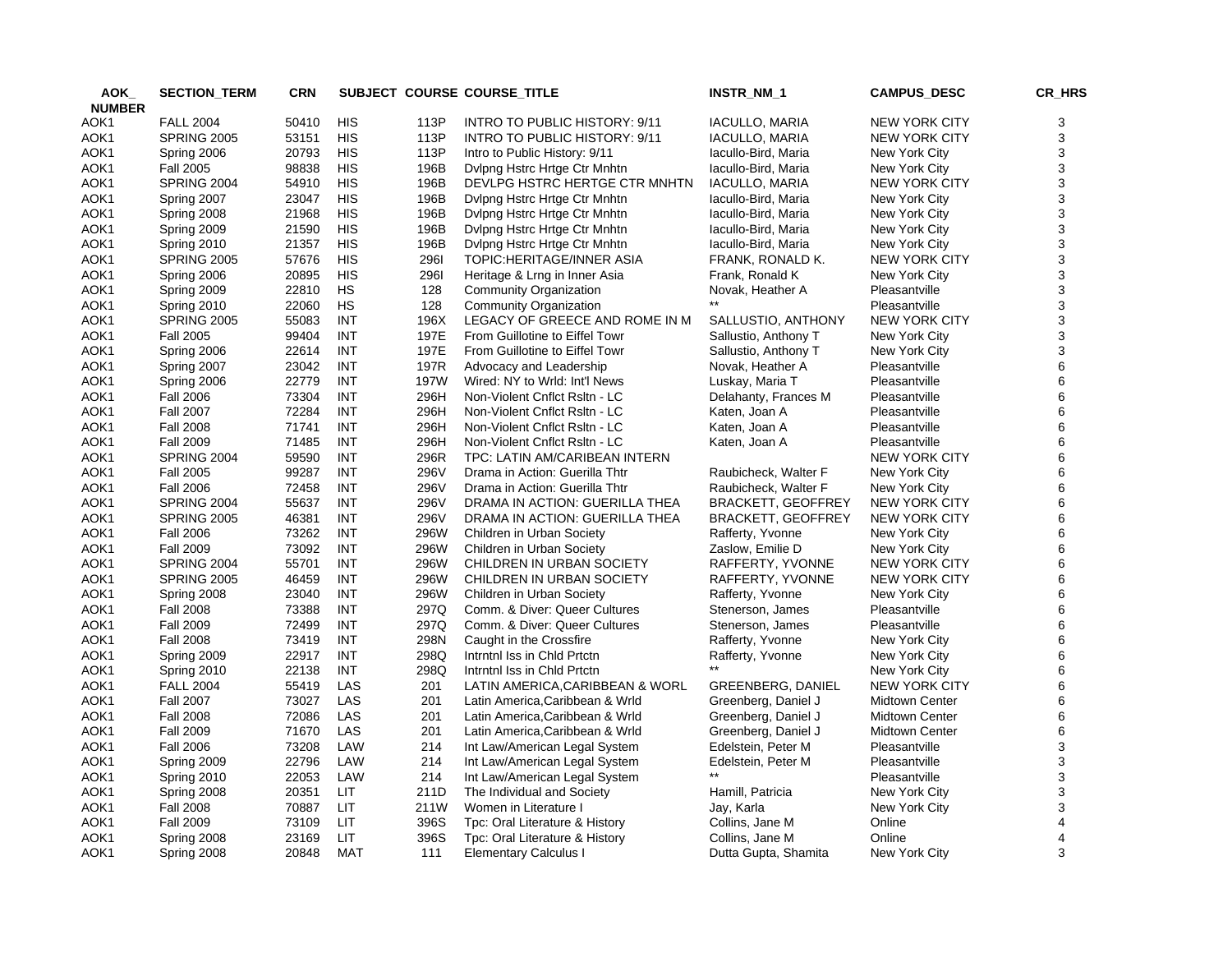| AOK           | <b>SECTION_TERM</b> | <b>CRN</b> |             |      | SUBJECT COURSE COURSE_TITLE                             | INSTR_NM_1            | <b>CAMPUS_DESC</b>    | CR_HRS |
|---------------|---------------------|------------|-------------|------|---------------------------------------------------------|-----------------------|-----------------------|--------|
| <b>NUMBER</b> |                     |            |             |      |                                                         |                       |                       |        |
| AOK1          | <b>FALL 2004</b>    | 24871      | MAT         | 234  | INTRO TO PROB & STAT ANALYSIS                           | GIURGESCU, PATRICIA   | PLEASANTVILLE/BRIARCL | 4      |
| AOK1          | <b>FALL 2004</b>    | 25267      | <b>MAT</b>  | 234  | <b>INTRO TO PROB &amp; STAT ANALYSIS</b>                | PREISS, MITCHELL P.   | <b>NEW YORK CITY</b>  | 4      |
| AOK1          | <b>FALL 2004</b>    | 30362      | MAT         | 234  | INTRO TO PROB & STAT ANALYSIS                           | YARMISH, JOSHUA       | <b>NEW YORK CITY</b>  | 4      |
| AOK1          | <b>FALL 2004</b>    | 30829      | <b>MAT</b>  | 234  | INTRO TO PROB & STAT ANALYSIS                           | BARUCH, SAM S.        | NEW YORK CITY         | 4      |
| AOK1          | SPRING 2004         | 27138      | MAT         | 234  | INTRO TO PROB & STAT ANALYSIS                           | YARMISH, JOSHUA       | <b>NEW YORK CITY</b>  | 4      |
| AOK1          | SPRING 2004         | 32258      | <b>MAT</b>  | 234  | <b>INTRO TO PROB &amp; STAT ANALYSIS</b>                | FEUER, RICHARD D.     | <b>NEW YORK CITY</b>  | 4      |
| AOK1          | SPRING 2004         | 41796      | MAT         | 234  | INTRO TO PROB & STAT ANALYSIS                           | GIURGESCU, PATRICIA   | PLEASANTVILLE/BRIARCL | 4      |
| AOK1          | Summer 1 2005       | 44167      | <b>MAT</b>  | 234  | Intro to Prob & Stat Analysis                           | Mascuilli, Augustine  | Online                | 4      |
| AOK1          | <b>Fall 2005</b>    | 84008      | <b>MGT</b>  | 308  | <b>Travel and Tourism Management</b>                    | Green, Claudia G      | New York City         | 3      |
| AOK1          | <b>Fall 2005</b>    | 98728      | MGT         | 308  | <b>Travel and Tourism Management</b>                    | Green, Claudia G      | Pleasantville         | 3      |
| AOK1          | <b>Fall 2006</b>    | 71119      | <b>MGT</b>  | 308  | <b>Travel and Tourism Management</b>                    | Green, Claudia G      | New York City         | 3      |
| AOK1          | <b>Fall 2007</b>    | 70935      | MGT         | 308  | <b>Travel and Tourism Management</b>                    | Green, Claudia G      | New York City         | 3      |
| AOK1          | <b>Fall 2008</b>    | 70765      | <b>MGT</b>  | 308  | <b>Travel and Tourism Management</b>                    | Green, Claudia G      | New York City         | 3      |
| AOK1          | <b>Fall 2009</b>    | 70708      | MGT         | 308  | <b>Travel and Tourism Management</b>                    | Green, Claudia G      | New York City         | 3      |
| AOK1          | Summer 1 2007       | 40366      | <b>MGT</b>  | 308  | <b>Travel and Tourism Management</b>                    | Green, Claudia G      | New York City         | 3      |
| AOK1          | Summer 1 2008       | 40255      | <b>MGT</b>  | 308  | <b>Travel and Tourism Management</b>                    | Green, Claudia G      | New York City         | 3      |
| AOK1          | Summer 1 2009       | 40195      | <b>MGT</b>  | 308  | <b>Travel and Tourism Management</b>                    | Green, Claudia G      | New York City         | 3      |
| AOK1          | Spring 2006         | 21008      | MGT         | 347  | International Mgt Field Study                           | Green, Claudia G      | New York City         | 3      |
| AOK1          | Spring 2007         | 20734      | <b>MGT</b>  | 347  | International Mgt Field Study                           | Green, Claudia G      | New York City         | 3      |
| AOK1          | Spring 2008         | 20578      | MGT         | 347  | International Mgt Field Study                           | Green, Claudia G      | New York City         | 3      |
| AOK1          | Spring 2009         | 20489      | <b>MGT</b>  | 347  | International Mgt Field Study                           | Green, Claudia G      | New York City         | 3      |
| AOK1          | Spring 2009         | 23644      | MGT         | 347  | International Mgt Field Study                           | Bridwell, Lawrence G  | <b>Midtown Center</b> | 3      |
| AOK1          | Spring 2010         | 20432      | <b>MGT</b>  | 347  | International Mgt Field Study                           |                       | New York City         | 3      |
| AOK1          | Spring 2010         | 22653      | MGT         | 347  | International Mgt Field Study                           |                       | <b>Midtown Center</b> | 3      |
| AOK1          | Spring 2009         | 20524      | <b>MGT</b>  | 366  | Leadership Principles/Practice                          | Kessler, Eric H       | New York City         | 3      |
| AOK1          | Spring 2010         | 20464      | <b>MGT</b>  | 366  | Leadership Principles/Practice                          |                       | New York City         | 3      |
| AOK1          | <b>Fall 2009</b>    | 73435      | <b>MGT</b>  | 395  | Independent Study in Mgt                                | Pastore, Joseph M     | Pleasantville         | 3      |
| AOK1          | <b>Fall 2009</b>    | 73058      | MGT         | 396M | Tpc: Ethics: Decartes-Wall Str                          | Pastore, Joseph M     | Pleasantville         | 3      |
| AOK1          | <b>Fall 2006</b>    | 73541      | <b>NUR</b>  | 161  | Women at Risk                                           | Del Bene, Susan B     | New York City         | 3      |
| AOK1          | <b>Fall 2007</b>    | 72483      | <b>NUR</b>  | 161  | Women at Risk                                           | Del Bene, Susan B     | New York City         | 3      |
| AOK1          | <b>Fall 2008</b>    | 71862      | <b>NUR</b>  | 161  | Women at Risk                                           | Del Bene, Susan B     | New York City         | 3      |
| AOK1          | Spring 2006         | 23305      | <b>NUR</b>  | 161  | Women at Risk                                           | Del Bene, Susan B     | New York City         | 3      |
| AOK1          | Spring 2006         | 23307      | <b>NUR</b>  | 161  | Women at Risk                                           | Del Bene, Susan B     | Pleasantville         | 0      |
| AOK1          | <b>Fall 2005</b>    | 78837      | <b>NUR</b>  | 273  | Holistic App/systems Assess 1                           | Hallas, Donna D       | Pleasantville         | 2      |
| AOK1          | Spring 2006         | 21639      | <b>NUR</b>  | 273  | Holistic App/Systems Assess I                           | Fazio, Nancy P        | Pleasantville         | 2      |
| AOK1          | <b>Fall 2008</b>    | 73440      | <b>NUR</b>  | 291  | Explrn Prof Nursing Prac II                             | Ekstrom, David        | Online                | 3      |
| AOK1          | <b>Fall 2008</b>    | 73151      | <b>NUR</b>  | 273A | Histc Apr to Sys Asmnt: Fld Sty                         | Fazio, Nancy P        | Pleasantville         | 3      |
| AOK1          | <b>Fall 2009</b>    | 72314      | <b>NUR</b>  | 273A | Histc Apr to Sys Asmnt: Fid Sty                         | Fazio, Nancy P        | Pleasantville         | 3      |
| AOK1          | <b>Fall 2007</b>    | 73105      | <b>NUR</b>  | 285A | Field Study in Gerontology                              | Londrigan, Marie I    | Off Site              | 3      |
| AOK1          | Spring 2006         | 21659      | <b>NUR</b>  | 285B | Gerontology: Cmptr & Oldr Adult                         | Gallagher, Louise P   | Off Site              | 3      |
| AOK1          | Spring 2006         | 22806      | <b>NUR</b>  | 285B | Gerontology: Cmptr & Oldr Adult                         | Londrigan, Marie I    | Pleasantville         | 3      |
| AOK1          | <b>Fall 2005</b>    | 99166      | <b>NURM</b> | 273A | Histc Apprch to Systems Assmnt                          | Hallas, Donna D       | Pleasantville         | 3      |
| AOK1          | Spring 2008         | 23333      | <b>PJS</b>  | 101  | Intro to Peace & Justice Study                          | Delahanty, Frances M  | Pleasantville         | 3      |
| AOK1          | Spring 2009         | 22351      | <b>PJS</b>  | 101  | Intro to Peace & Justice Study                          | Delahanty, Frances M  | Pleasantville         | 3      |
| AOK1          | Spring 2010         | 21837      | <b>PJS</b>  | 101  | Intro to Peace & Justice Study                          | Delahanty, Frances M  | Pleasantville         | 3      |
| AOK1          | Spring 2010         | 22813      | <b>POL</b>  | 110  | Leadership and Advocacy                                 | $***$                 | Online                | 3      |
|               | Summer 1 2009       | 40669      | <b>POL</b>  | 110  |                                                         | Novak, Heather A      | Online                | 3      |
| AOK1<br>AOK1  | <b>Fall 2008</b>    | 71687      | <b>POL</b>  | 111  | Leadership and Advocacy<br>Amrcn Gvrnmnt & Poltcl Instn | Malone, Christopher J | New York City         | 3      |
| AOK1          |                     | 23209      | <b>POL</b>  | 196B |                                                         | Novak, Heather A      | Online                | 3      |
|               | Spring 2008         |            |             |      | Tpc: Leadership and Advocacy                            |                       |                       |        |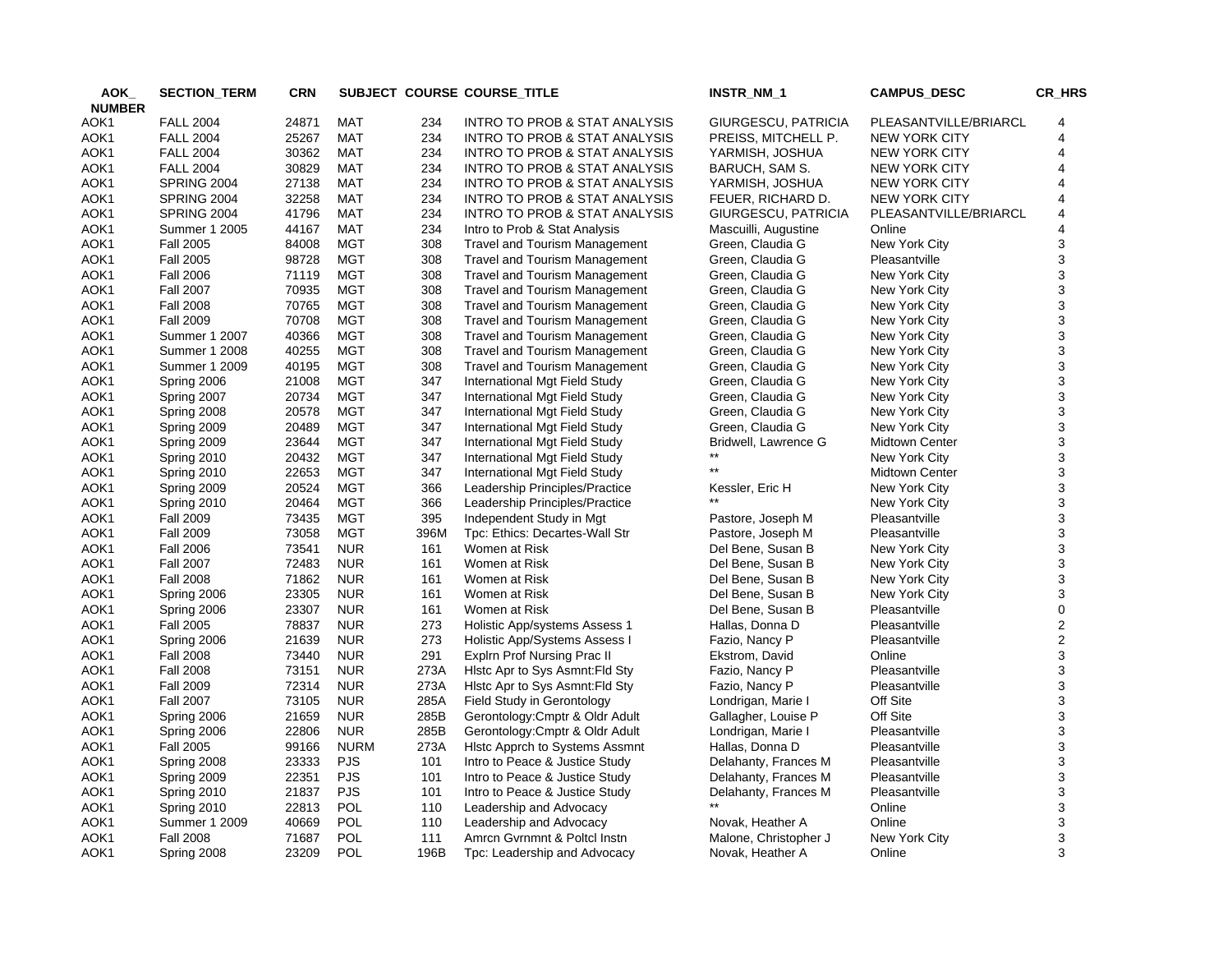| AOK_          | <b>SECTION_TERM</b> | <b>CRN</b> |                          |            | SUBJECT COURSE COURSE_TITLE       | INSTR_NM_1             | <b>CAMPUS_DESC</b>    | CR_HRS                                   |
|---------------|---------------------|------------|--------------------------|------------|-----------------------------------|------------------------|-----------------------|------------------------------------------|
| <b>NUMBER</b> |                     |            |                          |            |                                   |                        |                       |                                          |
| AOK1          | Spring 2009         | 22268      | POL                      | 196B       | Tpc: Leadership and Advocacy      | Novak, Heather A       | Online                | 3                                        |
| AOK1          | Summer 1 2008       | 40715      | POL                      | 196B       | Tpc: Leadership and Advocacy      | Novak, Heather A       | Online                | 3                                        |
| AOK1          | <b>Fall 2007</b>    | 73478      | POL                      | 200A       | TPC: Empowerment                  | Novak, Heather A       | Pleasantville         | 3                                        |
| AOK1          | <b>Fall 2008</b>    | 72394      | <b>POL</b>               | 200A       | <b>TPC: Empowerment</b>           | Novak, Heather A       | Pleasantville         | 3                                        |
| AOK1          | <b>Fall 2009</b>    | 71842      | POL                      | 200A       | TPC: Empowerment                  | Novak, Heather A       | Pleasantville         | 3                                        |
| AOK1          | <b>Fall 2007</b>    | 73498      | POL                      | 296N       | Topic: Road to the White House    | Malone, Christopher J  | <b>Midtown Center</b> | $\ensuremath{\mathsf{3}}$                |
| AOK1          | <b>Fall 2008</b>    | 72411      | POL                      | 296N       | Topic: Road to the White House    | Malone, Christopher J  | <b>Midtown Center</b> | $\mathsf 3$                              |
| AOK1          | Spring 2008         | 23079      | POL                      | 296Q       | <b>Topic: Gender and Politics</b> | Nayak, Meghana V       | Pleasantville         | $\ensuremath{\mathsf{3}}$                |
| AOK1          | <b>Fall 2008</b>    | 73429      | POL                      | 296S       | Future of Demcrcy: Presidency     | Caputo, David A        | Pleasantville         | 3                                        |
| AOK1          | SPRING 2004         | 53773      | POL                      | 296S       | FUTURE OF DEMOCRACY: PRESIDENC    | <b>JULIAN, GREGORY</b> | <b>NEW YORK CITY</b>  | $\ensuremath{\mathsf{3}}$                |
| AOK1          | SPRING 2004         | 55472      | POL                      | 296S       | FUTURE OF DEMOCRACY: PRESIDENC    | <b>JULIAN, GREGORY</b> | PLEASANTVILLE/BRIARCL | $\ensuremath{\mathsf{3}}$                |
| AOK1          | SPRING 2004         | 62205      | POL                      | 296S       | FUTURE OF DEMOCRACY: PRESIDENC    | MALONE, CHRISTOPHER    | <b>NEW YORK CITY</b>  | 3                                        |
| AOK1          | Spring 2008         | 23242      | POL                      | 296S       | Future of Demcrcy: Presidency     | Malone, Christopher J  | <b>Midtown Center</b> | 3                                        |
| AOK1          | <b>Fall 2009</b>    | 73140      | POL                      | 296W       | Tpc: Money, Msg & American Pol    | Malone, Christopher J  | <b>Midtown Center</b> | 3                                        |
| AOK1          | <b>FALL 2004</b>    | 50398      | <b>POL</b>               | 296X       | NYC COUNCIL GOVERNANCE            | DIBRIENZA, STEVE       | <b>NEW YORK CITY</b>  | $\ensuremath{\mathsf{3}}$                |
| AOK1          | <b>Fall 2005</b>    | 92232      | POL                      | 296X       | NYC Council Gvrnce Intrnshps      | Dibrienza, Stephen     | New York City         | $\ensuremath{\mathsf{3}}$                |
| AOK1          | <b>Fall 2006</b>    | 71645      | POL                      | 296X       | NYC Council Gyrnce Intrnshps      | Dibrienza, Stephen     | New York City         | $\mathsf 3$                              |
| AOK1          | <b>Fall 2007</b>    | 71360      | <b>POL</b>               | 296X       | NYC Council Gvrnce Intrnshps      | Malone, Christopher J  | New York City         | 3                                        |
| AOK1          | <b>Fall 2009</b>    | 73139      | POL                      | 296X       | NYC Council Gvrnce Intrnshps      | Davila, Jose R         | New York City         | $\ensuremath{\mathsf{3}}$                |
| AOK1          | SPRING 2004         | 58374      | <b>POL</b>               | 296X       | NYC COUNCIL GOVERNANCE            | DIBRIENZA, STEVE       | <b>NEW YORK CITY</b>  | $\ensuremath{\mathsf{3}}$                |
| AOK1          | Spring 2006         | 22637      | <b>POL</b>               | 301L       | Workshop: Theory and Practice     | Novak, Heather A       | Pleasantville         | 3                                        |
| AOK1          | <b>Fall 2008</b>    | 72784      | <b>PSY</b>               | 233        | Psychology of Civic Engagement    | Nardi, Thomas J        | Pleasantville         | $\ensuremath{\mathsf{3}}$                |
|               | <b>Fall 2008</b>    | 73526      | <b>PSY</b>               | 233        | Psychology of Civic Engagement    | Casden, Stacey         | Pleasantville         | $\mathsf 3$                              |
| AOK1          | <b>Fall 2009</b>    | 72029      | <b>PSY</b>               | 233        |                                   |                        | Pleasantville         | $\ensuremath{\mathsf{3}}$                |
| AOK1          |                     |            |                          |            | Psychology of Civic Engagement    | Nardi, Thomas J        |                       |                                          |
| AOK1          | <b>Fall 2009</b>    | 72602      | <b>PSY</b><br><b>PSY</b> | 233<br>233 | Psychology of Civic Engagement    | Casden, Stacey         | Pleasantville         | $\mathsf 3$<br>$\ensuremath{\mathsf{3}}$ |
| AOK1          | <b>Fall 2009</b>    | 73127      |                          |            | Psychology of Civic Engagement    | Casden, Stacey         | Pleasantville         |                                          |
| AOK1          | Spring 2008         | 23007      | <b>PSY</b>               | 233        | Psychology of Civic Engagement    | Nardi, Thomas J        | Pleasantville         | $\ensuremath{\mathsf{3}}$                |
| AOK1          | Spring 2008         | 23675      | <b>PSY</b>               | 233        | Psychology of Civic Engagement    | Casden, Stacey         | Pleasantville         | $\ensuremath{\mathsf{3}}$                |
| AOK1          | Spring 2009         | 22132      | <b>PSY</b>               | 233        | Psychology of Civic Engagement    | Nardi, Thomas J        | Pleasantville         | $\ensuremath{\mathsf{3}}$                |
| AOK1          | Spring 2009         | 22559      | <b>PSY</b>               | 233        | Psychology of Civic Engagement    | Walther, Christopher   | Pleasantville         | $\mathsf 3$                              |
| AOK1          | Spring 2010         | 21728      | <b>PSY</b>               | 233        | Psychology of Civic Engagement    | Nardi, Thomas J        | Pleasantville         | 3                                        |
| AOK1          | Spring 2010         | 21948      | <b>PSY</b>               | 233        | Psychology of Civic Engagement    |                        | Pleasantville         | $\ensuremath{\mathsf{3}}$                |
| AOK1          | Summer 1 2009       | 40501      | <b>PSY</b>               | 233        | Psychology of Civic Engagement    | Nardi, Thomas J        | Pleasantville         | 3                                        |
| AOK1          | <b>Fall 2006</b>    | 73067      | <b>PSY</b>               | 296R       | Tpc: PSY of Civic Engagement      | Nardi, Thomas J        | Pleasantville         | $\ensuremath{\mathsf{3}}$                |
| AOK1          | <b>Fall 2007</b>    | 72091      | <b>PSY</b>               | 296R       | Tpc: PSY of Civic Engagement      | Nardi, Thomas J        | Pleasantville         | 3                                        |
| AOK1          | Spring 2006         | 23241      | <b>PSY</b>               | 296R       | Tpc: PSY of Civic Engagement      | Nardi, Thomas J        | Pleasantville         | $\mathsf 3$                              |
| AOK1          | Spring 2007         | 22454      | <b>PSY</b>               | 296R       | Tpc: PSY of Civic Engagement      | Nardi, Thomas J        | Pleasantville         | 3                                        |
| AOK1          | Spring 2007         | 23507      | SCI                      | 226        | Geographic Information Systems    | Minnis, Mary M         | Pleasantville         | $\ensuremath{\mathsf{3}}$                |
| AOK1          | Spring 2008         | 22305      | SCI                      | 226        | Geographic Information Systems    | Minnis, Mary M         | Pleasantville         | $\ensuremath{\mathsf{3}}$                |
| AOK1          | Spring 2009         | 21778      | SCI                      | 226        | Geographic Information Systems    | Minnis, Mary M         | Pleasantville         | $\ensuremath{\mathsf{3}}$                |
| AOK1          | Spring 2010         | 21506      | SCI                      | 226        | Geographic Information Systems    | $***$                  | Pleasantville         | $\ensuremath{\mathsf{3}}$                |
| AOK1          | <b>FALL 2004</b>    | 31700      | SOC                      | 221        | JUVENILE DELINQUENCY              | ASTARITA, MARIO C      | PLEASANTVILLE/BRIARCL | $\ensuremath{\mathsf{3}}$                |
| AOK1          | <b>FALL 2004</b>    | 42385      | <b>SOC</b>               | 221        | JUVENILE DELINQUENCY              | DEBROVNER, CAROLINE    | <b>NEW YORK CITY</b>  | 3                                        |
| AOK1          | <b>Fall 2005</b>    | 80030      | SOC                      | 221        | Juvenile Delinquency              | Astarita, Mario C      | Pleasantville         | 3                                        |
| AOK1          | <b>Fall 2005</b>    | 87626      | <b>SOC</b>               | 221        | Juvenile Delinquency              | Debrovner, Caroline J  | New York City         | 3                                        |
| AOK1          | <b>Fall 2006</b>    | 70852      | <b>SOC</b>               | 221        | Juvenile Delinquency              | Astarita, Mario C      | Pleasantville         | 3                                        |
| AOK1          | <b>Fall 2006</b>    | 72986      | SOC                      | 221        | Juvenile Delinguency              | Astarita, Mario C      | Pleasantville         | 3                                        |
| AOK1          | <b>Fall 2007</b>    | 70726      | <b>SOC</b>               | 221        | Juvenile Delinquency              | Astarita, Mario C      | Pleasantville         | 3                                        |
| AOK1          | <b>Fall 2007</b>    | 72043      | SOC                      | 221        | Juvenile Delinguency              | Astarita, Mario C      | Pleasantville         | 3                                        |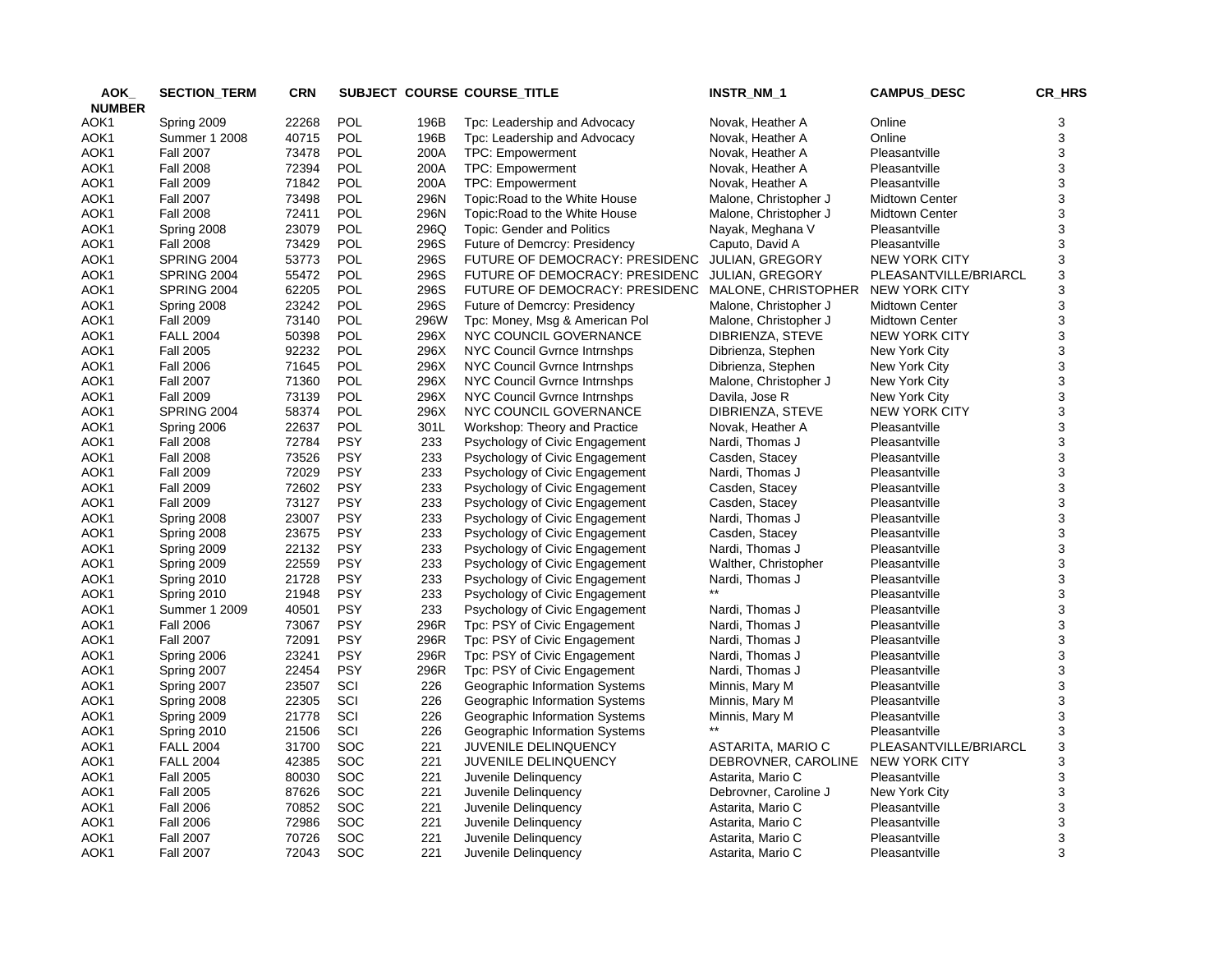| AOK           | <b>SECTION_TERM</b>        | <b>CRN</b>     |                          |            | SUBJECT COURSE COURSE_TITLE                             | INSTR_NM_1                     | <b>CAMPUS_DESC</b>                        | CR_HRS              |
|---------------|----------------------------|----------------|--------------------------|------------|---------------------------------------------------------|--------------------------------|-------------------------------------------|---------------------|
| <b>NUMBER</b> |                            |                |                          |            |                                                         |                                |                                           |                     |
| AOK1          | <b>Fall 2008</b>           | 70602          | <b>SOC</b>               | 221        | Juvenile Delinquency                                    | Astarita, Mario C              | Pleasantville                             | 3                   |
| AOK1          | <b>Fall 2008</b>           | 71618          | SOC                      | 221        | Juvenile Delinquency                                    | Astarita, Mario C              | Pleasantville                             | 3                   |
| AOK1          | <b>Fall 2008</b>           | 73352          | <b>SOC</b>               | 221        | Juvenile Delinquency                                    | Debrovner, Caroline J          | New York City                             | 3                   |
| AOK1          | <b>Fall 2009</b>           | 70570          | SOC                      | 221        | Juvenile Delinguency                                    | Astarita, Mario C              | Pleasantville                             | 3                   |
| AOK1          | <b>Fall 2009</b>           | 71421          | <b>SOC</b>               | 221        | Juvenile Delinquency                                    | Astarita, Mario C              | Pleasantville                             | 3                   |
| AOK1          | <b>Fall 2009</b>           | 72473          | SOC                      | 221        | Juvenile Delinguency                                    | Debrovner, Caroline J          | New York City                             | 3                   |
| AOK1          | SPRING 2004                | 40921          | <b>SOC</b>               | 221        | JUVENILE DELINQUENCY                                    | CARBONE, JOSEPH                | PLEASANTVILLE/BRIARCL                     | 3                   |
| AOK1          | <b>SPRING 2005</b>         | 36475          | SOC                      | 221        | <b>JUVENILE DELINQUENCY</b>                             | ASTARITA, MARIO C              | PLEASANTVILLE/BRIARCL                     | 3                   |
| AOK1          | Spring 2006                | 21738          | <b>SOC</b>               | 221        | Juvenile Delinquency                                    | Astarita, Mario C              | Pleasantville                             | 3                   |
| AOK1          | Spring 2006                | 22672          | SOC                      | 221        | Juvenile Delinquency                                    | Astarita, Mario C              | Pleasantville                             | 3                   |
| AOK1          | Spring 2007                | 21288          | <b>SOC</b>               | 221        | Juvenile Delinquency                                    | Astarita, Mario C              | Pleasantville                             | 3                   |
| AOK1          | Spring 2007                | 21970          | <b>SOC</b>               | 221        | Juvenile Delinguency                                    | Astarita, Mario C              | Pleasantville                             | 3                   |
| AOK1          | Spring 2008                | 21035          | <b>SOC</b>               | 221        | Juvenile Delinquency                                    | Astarita, Mario C              | Pleasantville                             | 3                   |
| AOK1          | Spring 2008                | 21488          | <b>SOC</b>               | 221        | Juvenile Delinguency                                    | Astarita, Mario C              | Pleasantville                             | 3                   |
| AOK1          | Spring 2009                | 20896          | <b>SOC</b>               | 221        | Juvenile Delinquency                                    | Astarita, Mario C              | Pleasantville                             | 3                   |
| AOK1          | Spring 2009                | 21266          | SOC                      | 221        | Juvenile Delinguency                                    | Astarita, Mario C              | Pleasantville                             | 3                   |
| AOK1          | Spring 2009                | 23258          | SOC                      | 221        | Juvenile Delinquency                                    | Debrovner, Caroline J          | New York City                             | 3                   |
| AOK1          | Spring 2010                | 20792          | <b>SOC</b>               | 221        | Juvenile Delinquency                                    |                                | Pleasantville                             | 3                   |
| AOK1          | Spring 2010                | 21092          | <b>SOC</b>               | 221        | Juvenile Delinquency                                    | $\star\star$                   | Pleasantville                             | 3                   |
| AOK1          | Spring 2010                | 22402          | <b>SOC</b>               | 221        | Juvenile Delinquency                                    | $\star\star$                   | New York City                             | 3                   |
| AOK1          | <b>Fall 2008</b>           | 73353          | SOC                      | 226        | Community Service in NYC                                | Liebowitz, Nathan              | New York City                             | 3                   |
| AOK1          | <b>Fall 2009</b>           | 72474          | <b>SOC</b>               | 226        | Community Service in NYC                                | Liebowitz, Nathan              | New York City                             | 3                   |
| AOK1          | Spring 2007                | 22979          | SOC                      | 226        | Community Service in NYC                                | Liebowitz, Nathan              | New York City                             | 3                   |
| AOK1          | <b>Fall 2005</b>           | 98793          | <b>SOC</b>               | 296        | Social Movements                                        | Salerno, Roger A               | New York City                             | 3                   |
| AOK1          | <b>Fall 2006</b>           | 72902          | SOC                      | 296B       | <b>Topic: Social Movements</b>                          | Salerno, Roger A               | New York City                             | 3                   |
| AOK1          | <b>Fall 2008</b>           | 73354          | <b>SOC</b>               | 296B       | <b>Topic: Social Movements</b>                          | Salerno, Roger A               | New York City                             | 3                   |
| AOK1          | <b>Fall 2009</b>           | 72475          | SOC                      | 296B       | <b>Topic: Social Movements</b>                          | Adler, Seth A                  | New York City                             | 3                   |
| AOK1          | <b>Fall 2006</b>           | 73027          | <b>SPA</b>               | 154R       | Latino Culture and Literature                           | Garcia-Rodriguez, Ant          | New York City                             | 3                   |
| AOK1          | <b>Fall 2007</b>           | 72074          | <b>SPA</b>               | 154R       | Latino Culture and Literature                           | Garcia-Rodriguez, Ant          | New York City                             | 3                   |
| AOK1          | <b>FALL 2003</b>           | 35896          | <b>SPE</b>               | 215        | ORAL INTERPRETATION                                     | CYPKIN, DIANE                  | PLEASANTVILLE/BRIARCL                     | 3                   |
| AOK1          | <b>Fall 2006</b>           | 73018          | <b>SPE</b>               | 215        | Oral Interpretation                                     | Cypkin, Diane                  | Pleasantville                             | 3                   |
|               | SPRING 2005                | 51864          | <b>SPE</b>               | 215        |                                                         |                                | PLEASANTVILLE/BRIARCL                     | 3                   |
| AOK1<br>AOK1  |                            | 23134          | <b>SPE</b>               | 215        | ORAL INTERPRETATION<br>Oral Interpretation              | CYPKIN, DIANE<br>Cypkin, Diane | Pleasantville                             | 3                   |
|               | Spring 2009                |                | <b>SPE</b>               |            |                                                         |                                |                                           |                     |
| AOK1          | Spring 2010<br>SPRING 2004 | 22305<br>32788 | <b>SPP</b>               | 215<br>371 | Oral Interpretation<br><b>AUDIOLOGIC REHABILITATION</b> |                                | Pleasantville<br><b>NEW YORK CITY</b>     | 3<br>3              |
| AOK1          |                            |                | <b>SPP</b>               | 371        |                                                         | BERG, ABBEY                    |                                           |                     |
| AOK1          | <b>SPRING 2005</b>         | 30178          | <b>SPP</b>               |            | AUDIOLOGIC REHABILITATION                               | BERG, ABBEY                    | <b>NEW YORK CITY</b>                      | 3                   |
| AOK1          | Spring 2006                | 20259          |                          | 371        | Audiologic Rehabilitation                               | Berg, Abbey L                  | New York City                             | 3                   |
| AOK1          | <b>FALL 2003</b>           | 34516          | <b>TCH</b>               | 201        | EDUC I: UNDERSTANDING SCHOOLS                           | <b>KEYES, CAROL</b>            | PLEASANTVILLE/BRIARCL                     | 4                   |
| AOK1          | <b>FALL 2004</b>           | 27196          | <b>TCH</b>               | 201        | EDUC I: UNDERSTANDING SCHOOLS                           |                                | MCCARTHY, MARY ROSE PLEASANTVILLE/BRIARCL | 4                   |
| AOK1          | <b>FALL 2004</b>           | 37376          | <b>TCH</b>               | 201        | EDUC I: UNDERSTANDING SCHOOLS                           | <b>MEDOW, SHARON</b>           | <b>NEW YORK CITY</b>                      | 4<br>$\overline{4}$ |
| AOK1          | <b>FALL 2004</b>           | 38323          | <b>TCH</b>               | 201        | EDUC I: UNDERSTANDING SCHOOLS                           | <b>KEYES, CAROL</b>            | PLEASANTVILLE/BRIARCL                     | 4                   |
| AOK1          | <b>Fall 2005</b>           | 84062          | <b>TCH</b><br><b>TCH</b> | 201        | Edctn I: Understanding Schools                          | Delany, Sister M. S.           | New York City                             | $\overline{4}$      |
| AOK1          | <b>Fall 2005</b>           | 84077          |                          | 201        | Edctn I: Understanding Schools                          | Medow, Sharon H                | New York City                             |                     |
| AOK1          | <b>Fall 2005</b>           | 84807          | <b>TCH</b>               | 201        | Educ I: Understanding Schools                           | Rhoder, Carol                  | Pleasantville                             | 4                   |
| AOK1          | <b>Fall 2006</b>           | 71125          | <b>TCH</b>               | 201        | Edctn I: Understanding Schools                          | Delany, Sister M. S            | New York City                             | 4                   |
| AOK1          | <b>Fall 2006</b>           | 71126          | <b>TCH</b>               | 201        | Edctn I: Understanding Schools                          | Medow, Sharon H                | New York City                             |                     |
| AOK1          | <b>Fall 2006</b>           | 73539          | <b>TCH</b>               | 201        | Edctn I: Understanding Schools                          |                                | Pleasantville                             |                     |
| AOK1          | <b>Fall 2007</b>           | 70940          | <b>TCH</b>               | 201        | Edctn I: Understanding Schools                          | Medow, Sharon H                | New York City                             |                     |
| AOK1          | <b>Fall 2008</b>           | 70770          | <b>TCH</b>               | 201        | Edctn I: Understanding Schools                          | Medow, Sharon H                | New York City                             | 4                   |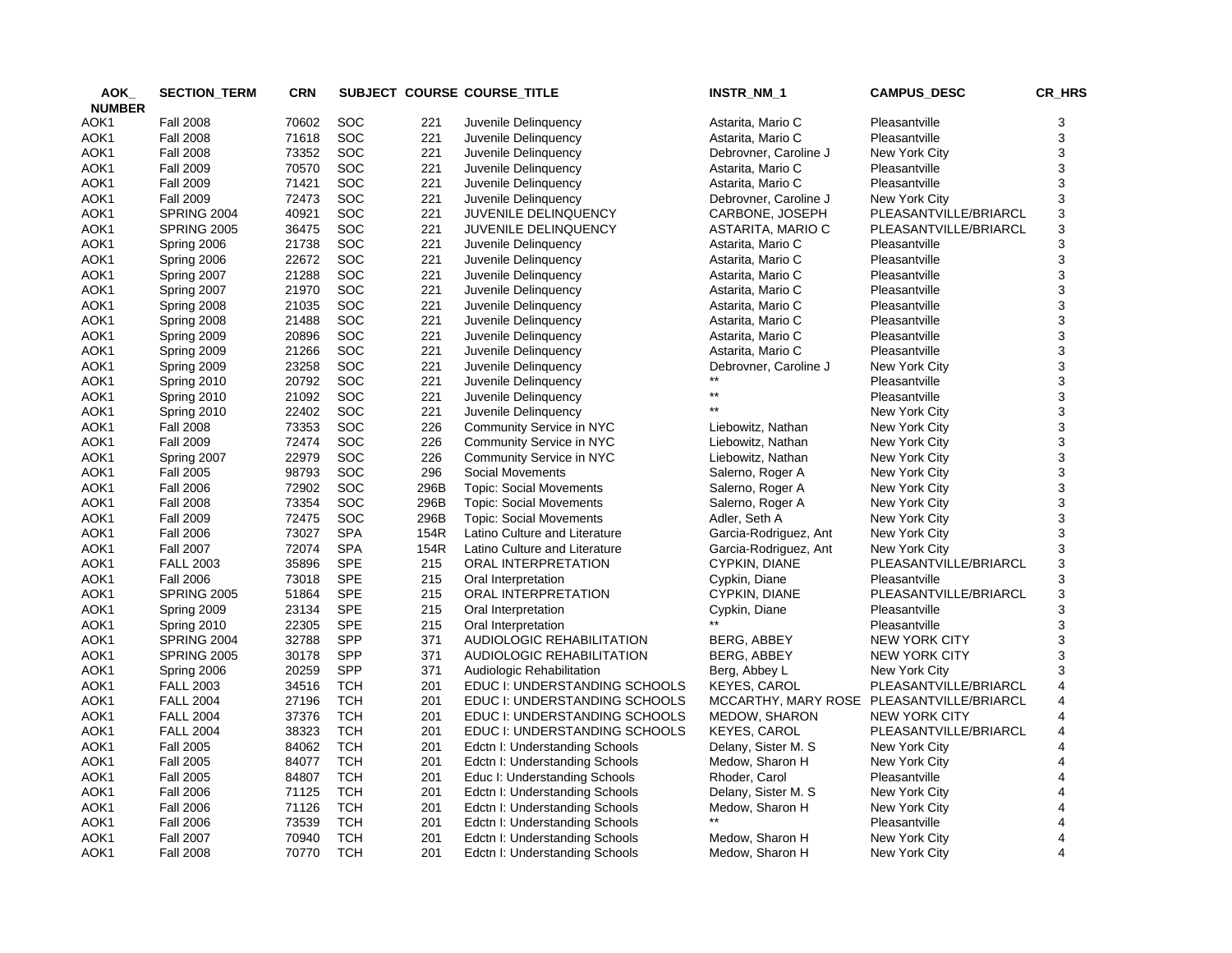| AOK_          | <b>SECTION_TERM</b> | <b>CRN</b> |             |      | SUBJECT COURSE COURSE_TITLE                         | INSTR_NM_1           | <b>CAMPUS_DESC</b>    | CR_HRS |
|---------------|---------------------|------------|-------------|------|-----------------------------------------------------|----------------------|-----------------------|--------|
| <b>NUMBER</b> |                     |            |             |      |                                                     |                      |                       |        |
| AOK1          | <b>Fall 2008</b>    | 73156      | TCH         | 201  | Edctn I: Understanding Schools                      | Alfonso, Anthony     | Pleasantville         |        |
| AOK1          | <b>Fall 2008</b>    | 73157      | <b>TCH</b>  | 201  | Edctn I: Understanding Schools                      | Kerner, Louise G     | Pleasantville         | 4      |
| AOK1          | <b>Fall 2009</b>    | 70713      | TCH         | 201  | Edctn I: Understanding Schools                      | Medow, Sharon H      | New York City         | 4      |
| AOK1          | SPRING 2004         | 34791      | <b>TCH</b>  | 201  | EDUC I: UNDERSTANDING SCHOOLS                       | ALFONSO, ANTHONY     | PLEASANTVILLE/BRIARCL | 4      |
| AOK1          | Spring 2006         | 21186      | <b>TCH</b>  | 201  | Edctn I: Understanding Schools                      | Alfonso, Anthony     | Pleasantville         | 4      |
| AOK1          | Spring 2007         | 20876      | <b>TCH</b>  | 201  | Edctn I: Understanding Schools                      | Alfonso, Anthony     | Pleasantville         | 4      |
| AOK1          | Spring 2007         | 23409      | <b>TCH</b>  | 201  | Edctn I: Understanding Schools                      | McCarthy, Mary R     | New York City         | 4      |
| AOK1          | Spring 2008         | 20698      | <b>TCH</b>  | 201  | Edctn I: Understanding Schools                      | Alfonso, Anthony     | Pleasantville         | 4      |
| AOK1          | <b>Fall 2005</b>    | 99168      | <b>TCHM</b> | 201  | Education I: Understanding Shl                      | McCarthy, Mary R     | Pleasantville         | 4      |
| AOK1          | <b>Fall 2005</b>    | 99170      | <b>TCHN</b> | 201  | Education I: Understanding Shl                      | Clayton, Christine D | Pleasantville         | 4      |
| AOK1          | <b>Fall 2005</b>    | 99169      | <b>TCHO</b> | 201  | Education I: Understanding Shl                      | Krasnow, Helen       | Pleasantville         | 4      |
| AOK1          | Spring 2007         | 23761      | <b>THR</b>  | 296J | Topic: High School Musicals                         | Parker, Scott C      | New York City         | 3      |
| AOK1          | Spring 2008         | 22501      | <b>THR</b>  | 296J | Topic: High School Musicals                         | Dumas, Debra L       | New York City         | 3      |
| AOK1          | <b>FALL 2003</b>    | 48547      | TS          | 105  | COMPUTERS - HUMAN EMPOWERMENT PENNACHIO, LINDA P.   |                      | PLEASANTVILLE/BRIARCL | 4      |
| AOK1          | <b>FALL 2004</b>    | 31744      | TS          | 105  | COMPUTERS - HUMAN EMPOWERMENT DANIELS, CATHARINA H. |                      | NEW YORK CITY         | 4      |
| AOK1          | <b>FALL 2004</b>    | 39963      | <b>TS</b>   | 105  | COMPUTERS - HUMAN EMPOWERMENT PENNACHIO, LINDA P.   |                      | PLEASANTVILLE/BRIARCL | 4      |
| AOK1          | <b>FALL 2004</b>    | 51745      | TS          | 105  | COMPUTERS - HUMAN EMPOWERMENT DANIELS, CATHARINA H. |                      | <b>NEW YORK CITY</b>  | 4      |
| AOK1          | <b>Fall 2005</b>    | 80067      | TS          | 105  | <b>Cmputers for Human Empowerment</b>               | Daniels, Catharina H | New York City         | 4      |
| AOK1          | <b>Fall 2005</b>    | 93227      | TS          | 105  | <b>C</b> mputers for Human Empowerment              | Daniels, Catharina H | New York City         | 4      |
| AOK1          | <b>Fall 2005</b>    | 98635      | TS          | 105  | <b>Cmputers for Human Empowerment</b>               | Pennachio, Linda P   | Pleasantville         | 4      |
| AOK1          | <b>Fall 2005</b>    | 99489      | TS          | 105  | <b>Cmputers for Human Empowerment</b>               | Khan-Nomee, Julia M  | New York City         | 4      |
| AOK1          | <b>Fall 2006</b>    | 70855      | <b>TS</b>   | 105  | <b>Cmputers for Human Empowerment</b>               | Khan-Nomee, Julia M  | New York City         | 4      |
| AOK1          | <b>Fall 2006</b>    | 72625      | ${\tt TS}$  | 105  | <b>Cmputers for Human Empowerment</b>               | Khan-Nomee, Julia M  | New York City         | 4      |
| AOK1          | <b>Fall 2006</b>    | 73507      | <b>TS</b>   | 105  | <b>Cmputers for Human Empowerment</b>               | Coppola, Jean F      | Pleasantville         | 4      |
| AOK1          | <b>Fall 2007</b>    | 70728      | TS          | 105  | <b>Cmputers for Human Empowerment</b>               | Khan-Nomee, Julia M  | New York City         | 4      |
| AOK1          | <b>Fall 2007</b>    | 71879      | <b>TS</b>   | 105  | <b>Cmputers for Human Empowerment</b>               | Khan-Nomee, Julia M  | New York City         | 4      |
| AOK1          | <b>Fall 2008</b>    | 70604      | TS          | 105  | <b>Cmputers for Human Empowerment</b>               | Khan-Nomee, Julia M  | New York City         | 4      |
| AOK1          | <b>Fall 2008</b>    | 71521      | TS          | 105  | <b>Cmputers for Human Empowerment</b>               | Khan-Nomee, Julia M  | New York City         | 4      |
| AOK1          | <b>Fall 2009</b>    | 70572      | TS          | 105  | <b>Cmputers for Human Empowerment</b>               | Khan-Nomee, Julia M  | New York City         | 4      |
| AOK1          | <b>Fall 2009</b>    | 71353      | <b>TS</b>   | 105  | <b>Cmputers for Human Empowerment</b>               | Khan-Nomee, Julia M  | New York City         | 4      |
| AOK1          | <b>Fall 2009</b>    | 73148      | TS          | 105  | <b>C</b> mputers for Human Empowerment              | Pennachio, Linda P   | Pleasantville         | 4      |
| AOK1          | SPRING 2004         | 34066      | <b>TS</b>   | 105  | COMPUTERS - HUMAN EMPOWERMENT DANIELS, CATHARINA H. |                      | <b>NEW YORK CITY</b>  | 4      |
| AOK1          | SPRING 2004         | 42795      | <b>TS</b>   | 105  | COMPUTERS - HUMAN EMPOWERMENT PENNACHIO, LINDA P.   |                      | PLEASANTVILLE/BRIARCL | 4      |
| AOK1          | SPRING 2004         | 55867      | TS          | 105  | COMPUTERS - HUMAN EMPOWERMENT HILL, JONATHAN        |                      | <b>NEW YORK CITY</b>  | 4      |
| AOK1          | SPRING 2005         | 31238      | TS          | 105  | COMPUTERS - HUMAN EMPOWERMENT KHAN-NOMEE, JULIA M   |                      | NEW YORK CITY         | 4      |
| AOK1          | <b>SPRING 2005</b>  | 37446      | <b>TS</b>   | 105  | COMPUTERS - HUMAN EMPOWERMENT SULLIVAN, JUDITH E.   |                      | PLEASANTVILLE/BRIARCL | 4      |
| AOK1          | <b>SPRING 2005</b>  | 46558      | TS          | 105  | COMPUTERS - HUMAN EMPOWERMENT KHAN-NOMEE, JULIA M   |                      | NEW YORK CITY         | 4      |
| AOK1          | Spring 2006         | 21227      | <b>TS</b>   | 105  | <b>Cmputers for Human Empowerment</b>               | Khan-Nomee, Julia M  | New York City         | 4      |
| AOK1          | Spring 2006         | 21228      | TS          | 105  | <b>Cmputers for Human Empowerment</b>               | Khan-Nomee, Julia M  | New York City         | 4      |
| AOK1          | Spring 2006         | 21229      | <b>TS</b>   | 105  | <b>Cmputers for Human Empowerment</b>               | Pennachio, Linda P   | Pleasantville         | 4      |
| AOK1          | Spring 2007         | 20912      | <b>TS</b>   | 105  | <b>C</b> mputers for Human Empowerment              | Daniels, Catharina H | New York City         | 4      |
| AOK1          | Spring 2007         | 20913      | <b>TS</b>   | 105  | <b>Cmputers for Human Empowerment</b>               | Khan-Nomee, Julia M  | New York City         | 4      |
| AOK1          | Spring 2007         | 20914      | <b>TS</b>   | 105  |                                                     |                      | Pleasantville         | 4      |
|               |                     |            | <b>TS</b>   |      | <b>Cmputers for Human Empowerment</b>               | Pennachio, Linda P   |                       |        |
| AOK1          | Spring 2008         | 20731      | <b>TS</b>   | 105  | <b>Cmputers for Human Empowerment</b>               | Khan-Nomee, Julia M  | New York City         | 4<br>4 |
| AOK1          | Spring 2008         | 20732      |             | 105  | <b>Cmputers for Human Empowerment</b>               | Khan-Nomee, Julia M  | New York City         |        |
| AOK1          | Spring 2008         | 20733      | <b>TS</b>   | 105  | <b>Cmputers for Human Empowerment</b>               | Pennachio, Linda P   | Pleasantville         | 4      |
| AOK1          | Spring 2009         | 20624      | <b>TS</b>   | 105  | <b>Cmputers for Human Empowerment</b>               | Khan-Nomee, Julia M  | New York City         | 4      |
| AOK1          | Spring 2009         | 20625      | <b>TS</b>   | 105  | <b>Cmputers for Human Empowerment</b>               | Khan-Nomee, Julia M  | New York City         | 4      |
| AOK1          | Spring 2009         | 20626      | <b>TS</b>   | 105  | <b>Cmputers for Human Empowerment</b>               | Coppola, Jean F      | Pleasantville         | 4      |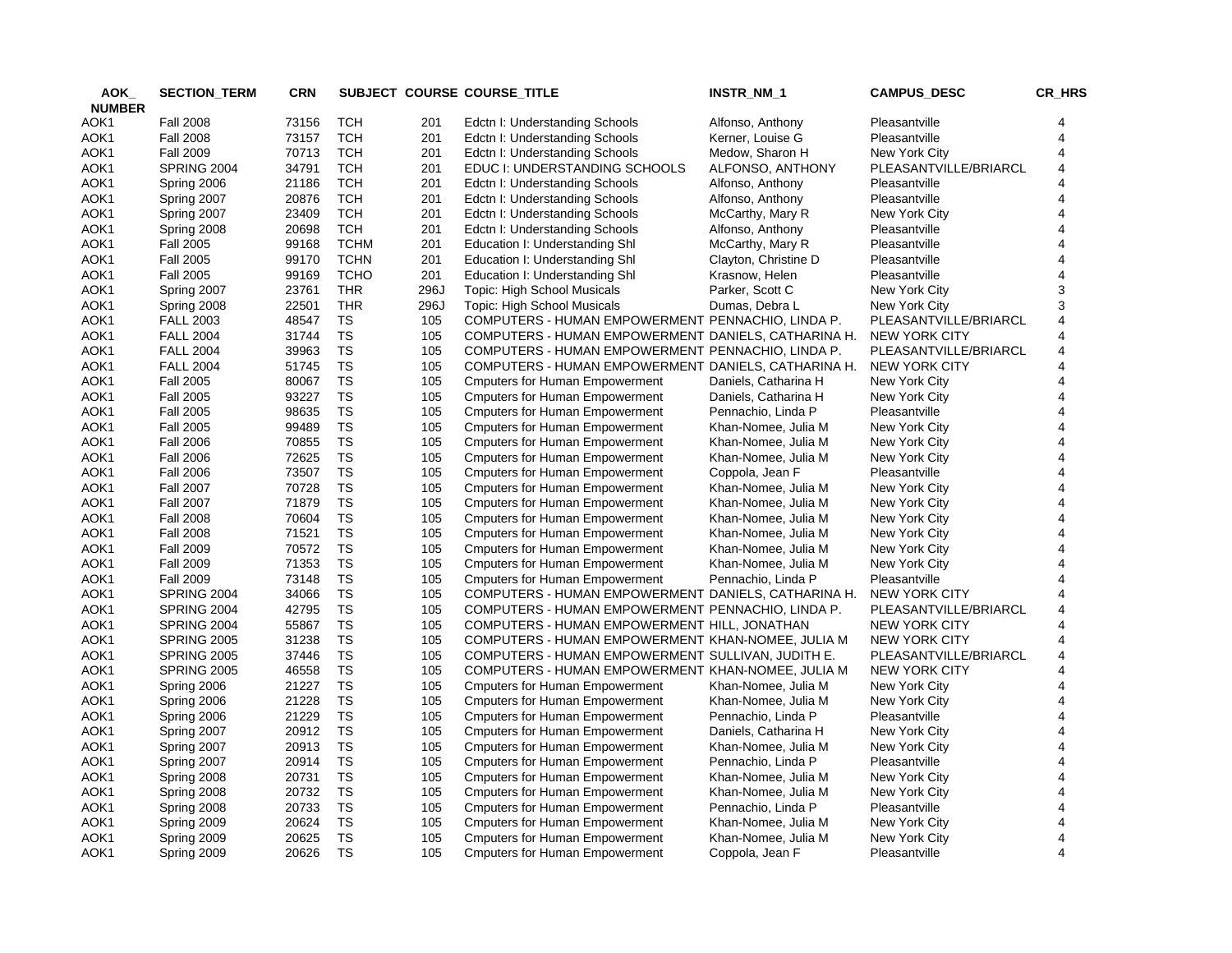| AOK           | <b>SECTION_TERM</b> | <b>CRN</b>     |            |            | SUBJECT COURSE COURSE_TITLE           | INSTR_NM_1            | <b>CAMPUS_DESC</b>     | CR_HRS                  |
|---------------|---------------------|----------------|------------|------------|---------------------------------------|-----------------------|------------------------|-------------------------|
| <b>NUMBER</b> |                     |                |            |            |                                       |                       |                        |                         |
| AOK1          | Spring 2010         | 20551          | TS         | 105        | <b>Cmputers for Human Empowerment</b> | $***$                 | New York City          | 4                       |
| AOK1          | Spring 2010         | 20552          | <b>TS</b>  | 105        | <b>Cmputers for Human Empowerment</b> | $***$                 | New York City          | $\overline{\mathbf{4}}$ |
| AOK1          | Spring 2010         | 20553          | <b>TS</b>  | 105        | <b>Cmputers for Human Empowerment</b> | $***$                 | Pleasantville          | $\overline{4}$          |
| AOK1          | <b>Fall 2006</b>    | 73310          | <b>TS</b>  | 341        | Networking Technologies               | Coppola, Jean F       | <b>Graduate Center</b> | 4                       |
| AOK1          | <b>Fall 2007</b>    | 71580          | <b>TS</b>  | 341        | Networking Technologies               | Pupello, Anthony      | New York City          | 4                       |
| AOK1          | <b>Fall 2007</b>    | 73651          | <b>TS</b>  | 341        | Networking Technologies               | Ramsay, Gregory A     | Online                 | 4                       |
| AOK1          | <b>Fall 2008</b>    | 71287          | <b>TS</b>  | 341        | Networking Technologies               | Pupello, Anthony      | New York City          | 4                       |
| AOK1          | <b>Fall 2009</b>    | 71169          | TS         | 341        | Networking Technologies               | Pupello, Anthony      | New York City          | $\overline{4}$          |
| AOK1          | Spring 2007         | 20991          | TS         | 341        | Networking Technologies               | Pupello, Anthony      | New York City          | 4                       |
| AOK1          | Spring 2007         | 23200          | TS         | 341        | Networking Technologies               | Epelbaum, Samuel S    | Online                 | 4                       |
| AOK1          | Spring 2008         | 20803          | <b>TS</b>  | 341        | Networking Technologies               | Pupello, Anthony      | New York City          | 4                       |
| AOK1          | Spring 2008         | 23145          | <b>TS</b>  | 341        | <b>Networking Technologies</b>        | Coppola, Jean F       | <b>Graduate Center</b> | 4                       |
| AOK1          | Spring 2009         | 20691          | <b>TS</b>  | 341        | Networking Technologies               | Pupello, Anthony      | New York City          | 4                       |
| AOK1          | Spring 2009         | 22224          | TS         | 341        | Networking Technologies               | Coppola, Jean F       | <b>Graduate Center</b> | 4                       |
| AOK1          | Spring 2010         | 20615          | TS         | 341        | Networking Technologies               |                       | New York City          | 4                       |
| AOK1          | Spring 2010         | 21773          | <b>TS</b>  | 341        | Networking Technologies               | $^{\star\star}$       | <b>Graduate Center</b> | 4                       |
| AOK1          | <b>Fall 2005</b>    | 98670          | TS         | 351        | Cmptr Hrdwre: Trblesht/Mntnc          | Coppola, Jean F       | New York City          | 4                       |
| AOK1          | <b>Fall 2005</b>    | 99738          | <b>TS</b>  | 351        | Cmptr Hrdwre: Trblesht / Mntnc        | Uhl, Nancy            | Online                 | $\overline{4}$          |
| AOK1          | <b>Fall 2007</b>    | 71581          | TS         | 351        | Cmptr Hrdwre: Trblesht/Mntnc          | Wong, Henry T         | New York City          | $\overline{4}$          |
| AOK1          | <b>Fall 2007</b>    | 73182          | <b>TS</b>  | 351        | Cmptr Hrdwre: Trblesht / Mntnc        | Coppola, Jean F       | <b>Graduate Center</b> | 4                       |
| AOK1          | <b>Fall 2008</b>    | 71288          | <b>TS</b>  | 351        | Cmptr Hrdwre: Trblesht/Mntnc          | Wong, Henry T         | New York City          | 4                       |
| AOK1          | <b>Fall 2009</b>    | 71170          | <b>TS</b>  | 351        | Cmptr Hrdwre: Trblesht/Mntnc          | Wong, Henry T         | New York City          | $\overline{\mathbf{4}}$ |
| AOK1          | <b>SPRING 2005</b>  | 31269          | <b>TS</b>  | 351        | <b>COMPUTER HARDWARE:</b>             | SINGH, NAVJOT         | <b>NEW YORK CITY</b>   | 4                       |
| AOK1          | <b>SPRING 2005</b>  | 58315          | TS         | 351        | <b>COMPUTER HARDWARE:</b>             |                       | <b>WHITE PLAINS</b>    | 4                       |
| AOK1          | <b>SPRING 2005</b>  | 62609          | <b>TS</b>  | 351        | <b>COMPUTER HARDWARE:</b>             |                       | <b>WHITE PLAINS</b>    | 4                       |
| AOK1          | Spring 2006         | 21451          | <b>TS</b>  | 351        | Cmptr Hrdwre: Trblesht / Mntnc        | Coppola, Jean F       | <b>Graduate Center</b> | 4                       |
| AOK1          | Spring 2007         | 20993          | <b>TS</b>  | 351        | Cmptr Hrdwre: Trblesht / Mntnc        | Wong, Henry T         | New York City          | $\overline{4}$          |
| AOK1          | Spring 2007         | 21102          | <b>TS</b>  | 351        | Cmptr Hrdwre: Trblesht / Mntnc        | Coppola, Jean F       | <b>Graduate Center</b> | 4                       |
| AOK1          | Spring 2009         | 20692          | <b>TS</b>  | 351        | Cmptr Hrdwre: Trblesht / Mntnc        | Wong, Henry T         | New York City          | 4                       |
| AOK1          | Spring 2010         | 20616          | <b>TS</b>  | 351        | Cmptr Hrdwre: Trblesht / Mntnc        |                       | New York City          | 4                       |
| AOK1          | Summer 1 2008       | 40767          | TS         | 351        | Cmptr Hrdwre: Trblesht / Mntnc        | Poli, Matthew         | Online                 | $\overline{4}$          |
| AOK1          | <b>Fall 2005</b>    | 99156          | <b>TSM</b> | 105        | Computers for Human Empowermnt        | Curtin, Mary C        | Pleasantville          | 4                       |
| AOK1          | <b>FALL 2004</b>    | 54019          | WS         | 215        | <b>INTRO TO WOMEN'S STUDIES</b>       | MINER, KIMBERLY       | <b>NEW YORK CITY</b>   | 3                       |
| AOK1          | <b>FALL 2004</b>    | 54035          | WS         | 215        | <b>INTRO TO WOMEN'S STUDIES</b>       | <b>GRYNBAL, MARIE</b> | <b>NEW YORK CITY</b>   | 3                       |
| AOK1          | <b>Fall 2005</b>    | 94038          | WS         | 215        | Intro to Women's Studies              | Von Huene-Greenberg,  | Pleasantville          | 3                       |
| AOK1          | SPRING 2004         | 55436          | WS         | 215        | INTRO TO WOMEN'S STUDIES              | GRYNBAL, MARIE        | NEW YORK CITY          | 3                       |
| AOK1          | SPRING 2004         | 55447          | WS         | 215        | <b>INTRO TO WOMEN'S STUDIES</b>       | MINER, KIMBERLY       | <b>NEW YORK CITY</b>   | 3                       |
| AOK1          | SPRING 2004         | 56103          | WS         | 215        | <b>INTRO TO WOMEN'S STUDIES</b>       | VON HUENE, DOROTHEE   | PLEASANTVILLE/BRIARCL  | 3                       |
| AOK1          | <b>SPRING 2005</b>  | 46240          | WS         | 215        | <b>INTRO TO WOMEN'S STUDIES</b>       | MINER, KIMBERLY       | <b>NEW YORK CITY</b>   | 3                       |
| AOK1          | <b>SPRING 2005</b>  | 46252          | WS         | 215        | <b>INTRO TO WOMEN'S STUDIES</b>       | <b>GRYNBAL, MARIE</b> | <b>NEW YORK CITY</b>   | 3                       |
| AOK1          | Summer 1 2005       | 47726          | WS         | 215        | Intro to Women's Studies              | Miner, Kimberly E     | New York City          | 3                       |
| AOK1          | Summer 1 2005       | 47734          | WS         | 215        | Intro to Women's Studies              | Grynbal, Marie C      | New York City          | 3                       |
|               |                     |                | WS         |            |                                       |                       |                        | 3                       |
| AOK1          | Spring 2006         | 22695<br>21981 | WS         | 280<br>280 | Internshp in Women Gender Stdy        | Miner, Kimberly E     | New York City          | 3                       |
| AOK1          | Spring 2007         |                |            |            | Internshp in Women Gender Stdy        | Jay, Karla            | New York City          |                         |
| AOK1          | Spring 2008         | 21495          | WS         | 280        | Internshp in Women Gender Stdy        | Jay, Karla            | New York City          | 3                       |
| AOK1          | Spring 2009         | 21273          | WS         | 280        | Internshp in Women Gender Stdy        | Jay, Karla            | New York City          | 3                       |
| AOK1          | Spring 2010         | 21095          | WS         | 280        | Internshp in Women Gender Stdy        |                       | New York City          | 3                       |
| AOK1          | <b>Fall 2005</b>    | 98729          | WS         | 215C       | Intro to Women's Studies - C.E        | Miner, Kimberly E     | New York City          | 3                       |
| AOK1          | <b>Fall 2005</b>    | 98976          | WS         | 215C       | Intro to Women's Studies - C.E        | Grynbal, Marie C      | New York City          | 3                       |
|               |                     |                |            |            |                                       |                       |                        |                         |